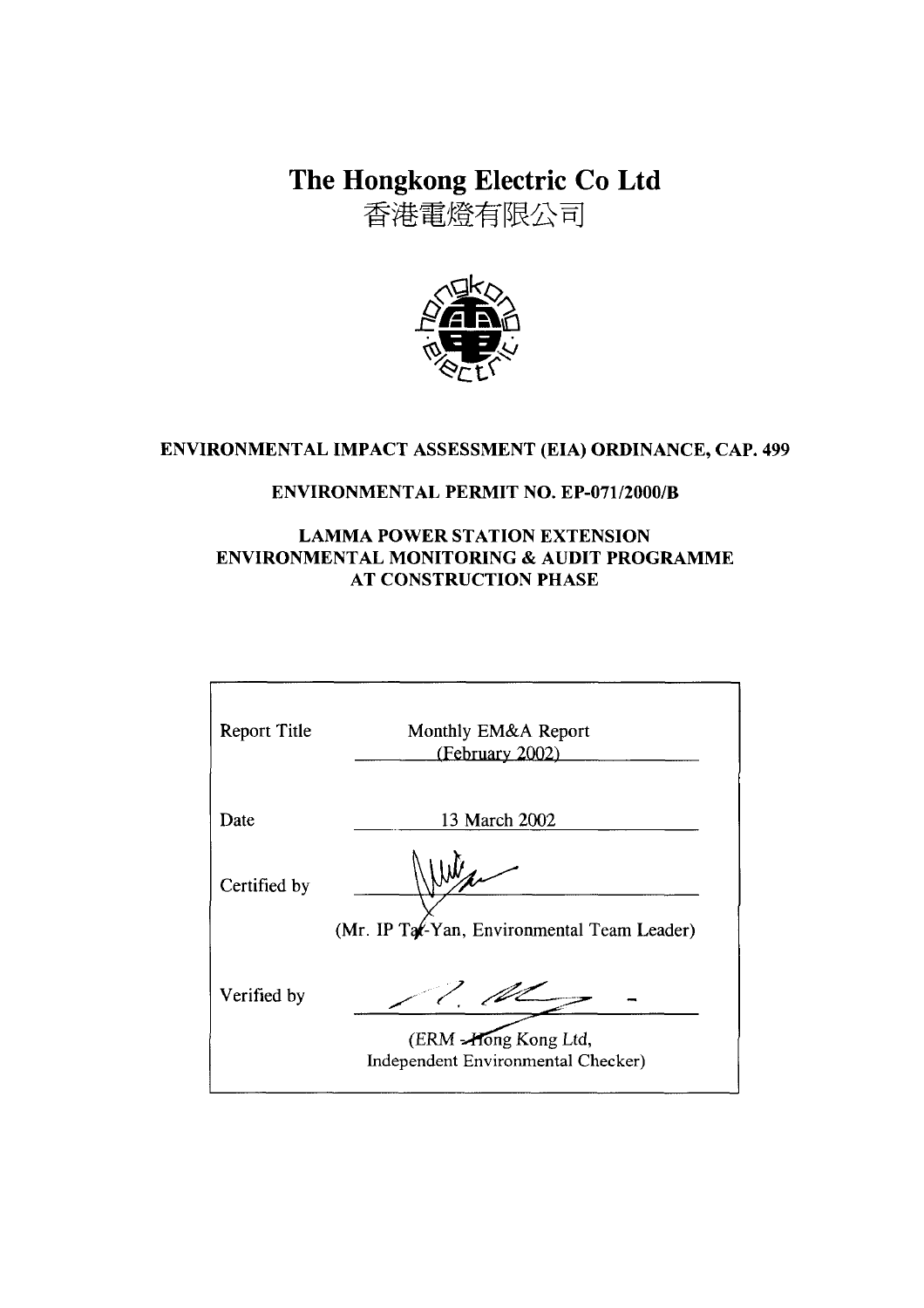## **TABLE OF CONTENT**

# **EXECUTIVE SUMMARY**

| 1.         |                                                                                                | . 1               |
|------------|------------------------------------------------------------------------------------------------|-------------------|
| 1.1<br>1.2 | Background                                                                                     | 1<br>$\mathbf{1}$ |
| 1.3        | Project Organisation<br>Construction Works undertaken during the Reporting Month               | $\boldsymbol{2}$  |
| 1.4        | Summary of EM&A Requirements                                                                   | $\overline{2}$    |
| 2.         |                                                                                                | 5                 |
| 2.1        | <b>Monitoring Requirements</b>                                                                 | 5                 |
| 2.2        | <b>Monitoring Locations</b>                                                                    | 5                 |
| 2.3<br>2.4 | <b>Monitoring Equipment</b>                                                                    | 5                 |
| 2.5        | Monitoring Parameters, Frequency and Duration<br>Monitoring Procedures and Calibration Details | 6<br>6            |
| 2.6        | <b>Results and Observations</b>                                                                | $\tau$            |
| 3.         |                                                                                                | .10               |
| 3.1        | <b>Monitoring Requirements</b>                                                                 | 10                |
| 3.2        | <b>Monitoring Locations</b>                                                                    | 10                |
| 3.3        | <b>Monitoring Equipment</b>                                                                    | 10                |
| 3.4        | Monitoring Parameters, Frequency and Duration                                                  | 11                |
| 3.5<br>3.6 | Monitoring Procedures and Calibration Details<br><b>Results and Observations</b>               | 11<br>12          |
|            |                                                                                                |                   |
| 4.         |                                                                                                | .14               |
| 4.1        | <b>Monitoring Requirements</b>                                                                 | 14                |
| 4.2        | <b>Monitoring Locations</b>                                                                    | 14                |
| 4.3        | <b>Monitoring Equipment</b>                                                                    | 15                |
| 4.4        | Monitoring Parameters, Frequency and Duration                                                  | 15                |
| 4.5<br>4.6 | Monitoring Procedures and Calibration Details<br><b>Results and Observations</b>               | 16<br>18          |
| 5.         |                                                                                                | 20                |
| 5.1        | Review of Environmental Monitoring Procedures                                                  | 20                |
| 5.2        | <b>Assessment of Environmental Monitoring Results</b>                                          | 20                |
| 5.3        | <b>Site Environmental Audit</b>                                                                | 21                |
| 5.4        | <b>Status of Environmental Licensing and Permitting</b>                                        | 21                |
| 5.5        | <b>Implementation Status of Environmental Mitigation Measures</b>                              | 23                |
| 5.6        | <b>Implementation Status of Action/Limit Plans</b>                                             | 23                |
| 5.7        | <b>Implementation Status of Environmental Complaint Handling Procedures</b>                    | 23                |
| 6.         |                                                                                                | 24                |
| 6.1        | <b>Status of Natural Gas supply</b>                                                            | 24                |
| 6.2        | Key Issues for the Coming Month                                                                | 24                |
| 6.3        | Monitoring Schedules for the Next 3 Months                                                     | 24                |
| 6.4        | Construction Program for the Next 3 Months                                                     | 24                |
| 7.         |                                                                                                | 25                |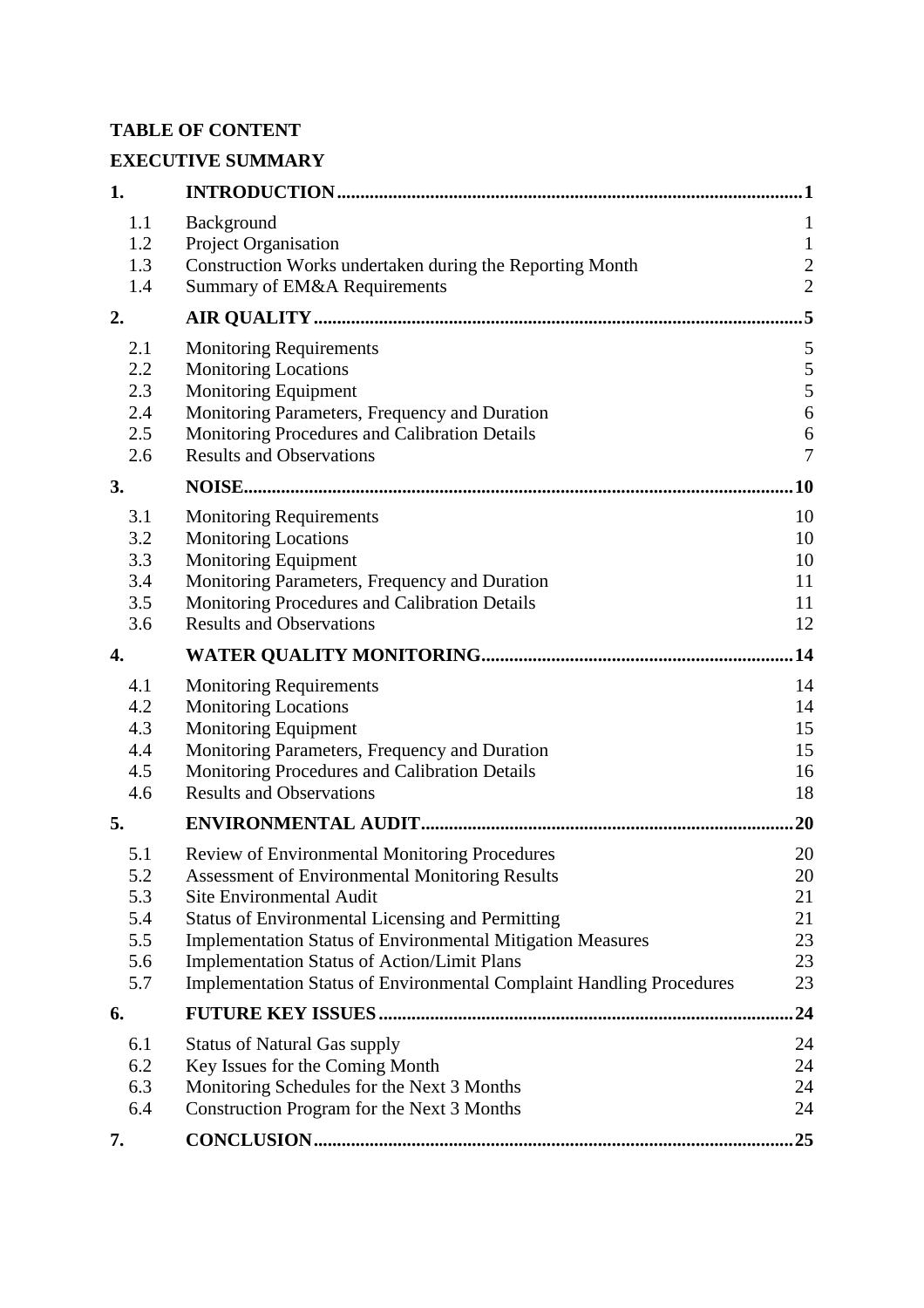#### **LIST OF TABLES**

- Table 1.1 Construction Activities and Their Corresponding Environmental Mitigation **Measures**
- Table 2.1 Air Quality Monitoring Locations
- Table 2.2 Air Quality Monitoring Equipment
- Table 2.3 Air Quality Monitoring Parameter, Duration and Frequency
- Table 3.1 Noise Monitoring Locations
- Table 3.2 Noise Monitoring Equipment
- Table 3.3 Noise Monitoring Duration and Parameter
- Table 4.1 Water Quality Monitoring Locations
- Table 4.2 Water Quality Monitoring Equipment
- Table 4.3 Water Quality Monitoring Parameters and Frequency
- Table 4.4 Laboratory Analysis Methodologies of Marine Water Samples
- Table 5.1 Summary of AL Level Exceedances on Monitoring Parameters
- Table 5.2 Estimated Amounts of Waste Generated in February 2002
- Table 5.3 Summary of Environmental Licensing and Permit Status
- Table 5.4 Environmental Complaints / Enquiries Received in February 2002
- Table 5.5 Outstanding Environmental Complaints / Enquiries Received Before

#### **LIST OF FIGURES**

- Figure 1.1 Layout of Work Site
- Figure 2.1 Location of Air Quality Monitoring Stations
- Figure 3.1 Location of Noise Monitoring Stations
- Figure 4.1 Location of Water Quality Monitoring Stations

## **APPENDICES**

- Appendix A Organization Chart
- Appendix B Action and Limit Levels for Air Quality, Noise, Water quality Monitoring
- Appendix C Environmental Monitoring Schedule
- Appendix D Air Quality Monitoring Results for February 2002
- Appendix E Noise Monitoring Results for February 2002
- Appendix F Water Quality Monitoring Results for February 2002
- Appendix G The QA/QC Procedures and Results
- Appendix H Event/Action Plans
- Appendix I Site Audit Summary
- Appendix J Summary of EMIS
- Appendix K Tentative Construction Programme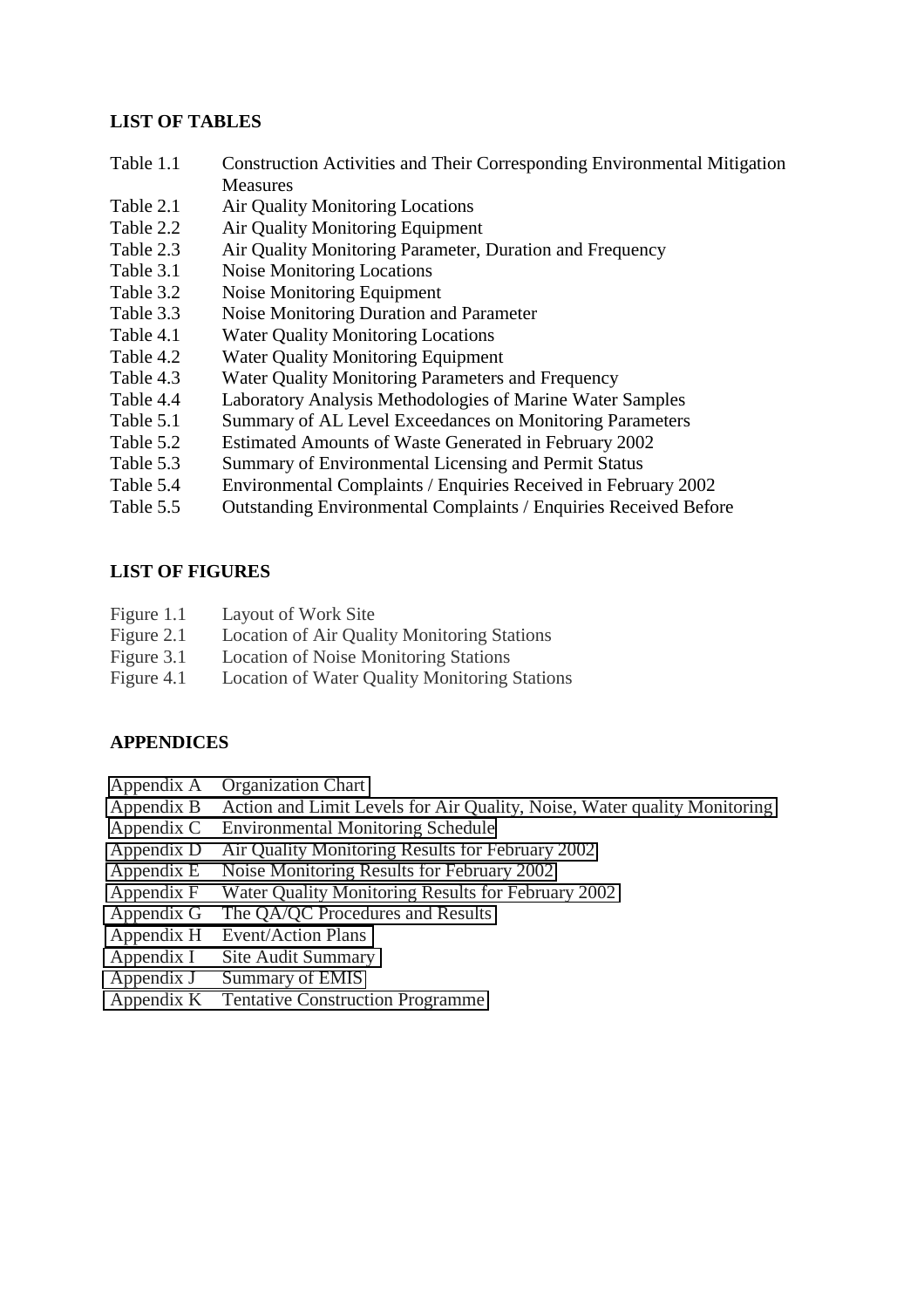## **EXECUTIVE SUMMARY**

This is the eleventh monthly Environmental Monitoring and Audit (EM&A) report for the Project "Construction of Lamma Power Station Extension" prepared by the Environmental Team (ET). This report presents the results of impact monitoring on air quality, noise and marine water quality for the said project in February 2002.

Air, noise and water quality monitoring were performed. The results were checked against the established Action/Limit (AL) levels. An on-site audit was conducted once per week. The implementation status of the environmental mitigation measures, Event/Action Plan and environmental complaint handling procedures were also checked.

#### **Construction Activities Undertaken**

Construction activities undertaken during the reporting month were placing of drainage layer, construction of seawall and sand filling.

#### **Environmental Monitoring Works**

All monitoring work at designated stations was performed as scheduled in the reporting period.

#### *Air Quality*

No exceedance of Action and Limit levels for air quality was recorded in the month.

#### *Noise*

Construction work was carried out during the restricted hours including evening-time, holidays and night-time under valid Construction Noise Permits. No exceedance of Action and Limit levels for noise was recorded in the month.

#### *Water Quality*

There was no exceedance of Action and Limit Levels for water quality in the reporting month.

#### **Site Environmental Audit**

Site audits were carried out on a weekly basis to monitor environmental issues on the construction site. The site conditions were generally satisfactory. All required mitigation measures were implemented.

| <b>Description</b>                  | Permit No.    | <b>Valid Period</b> |          | <b>Issued To</b> | Date of         |
|-------------------------------------|---------------|---------------------|----------|------------------|-----------------|
|                                     |               | From                | To       |                  | <b>Issuance</b> |
| Varied Environmental<br>Permit      | EP-071/2000/B | 13/07/01            |          | <b>HEC</b>       | 13/07/01        |
| <b>Construction Noise</b><br>Permit | GW-UW0522-01  | 16/01/02            | 11/07/02 | Contractor       | 16/01/02        |
| Dumping Permit                      | EP/MD/02-073  | 07/10/01            | 06/04/02 | Contractor       | 05/10/01        |

#### **Environmental Licensing and Permitting**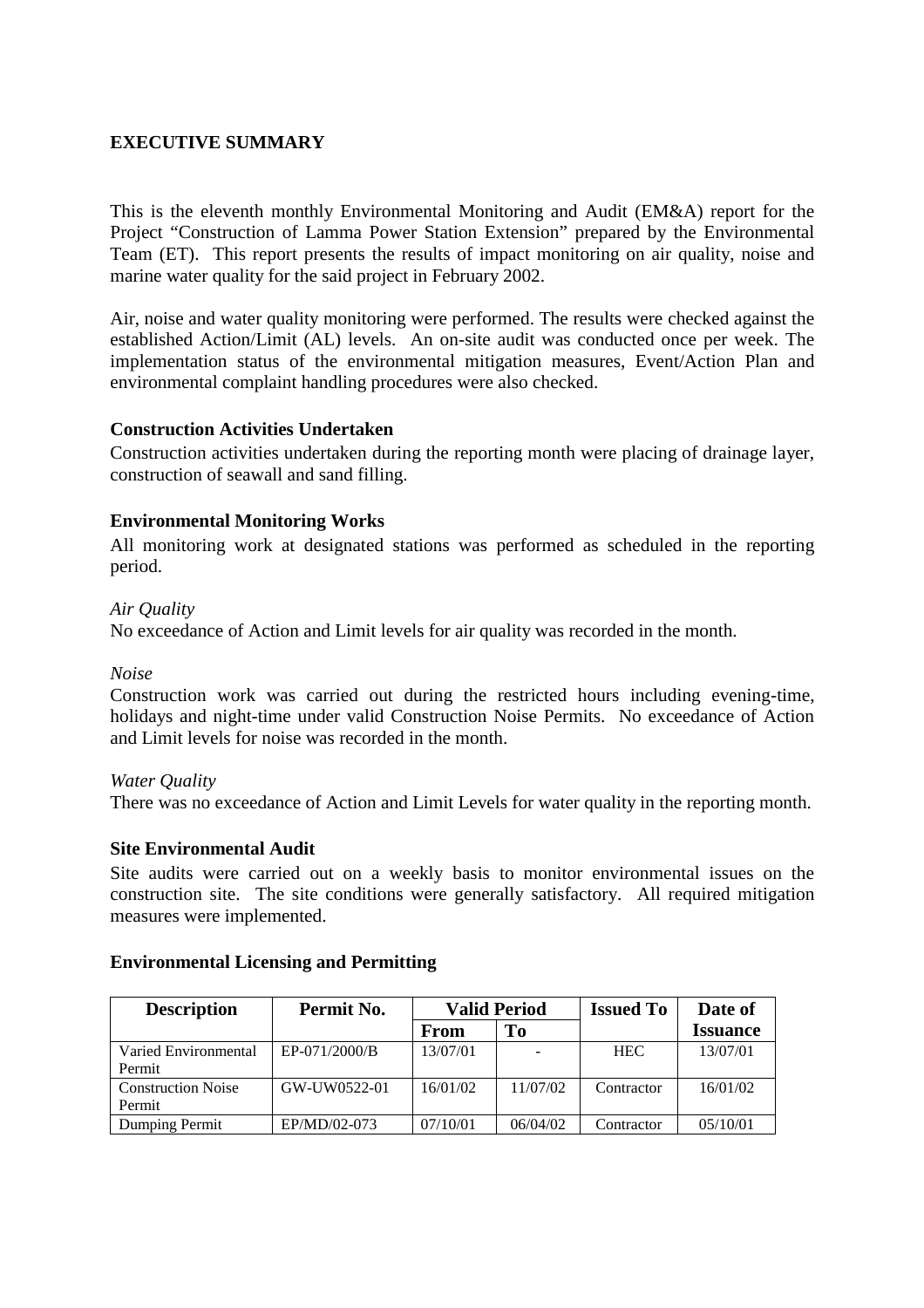## **Implementation Status of Environmental Mitigation Measures**

Environmental mitigation measures for the construction activities as recommended in the EM&A manual were implemented in the reporting month.

#### **Environmental Complaints**

No complaint against the construction activities was received in the reporting month.

#### **Future Key Issues**

The future key issues to be considered in the coming month are as follows:

- To continue monitoring the noise level during construction and to ensure compliance with the CNP's already obtained.
- to continue the preventive measures for noise exceedance and keep monitoring/ reviewing the performance;
- to keep reviewing the monitoring results in order to take corresponding action to ensure the sea water quality;
- to provide routine inspection and necessary maintenance for the silt curtain;
- to install silt curtain at the temporary opening between the constructed seawalls, which protrude above the seawater surface, when the sand filling for the platform shall take place behind it.

#### **Concluding Remarks**

The environmental performance of the project was generally satisfactory.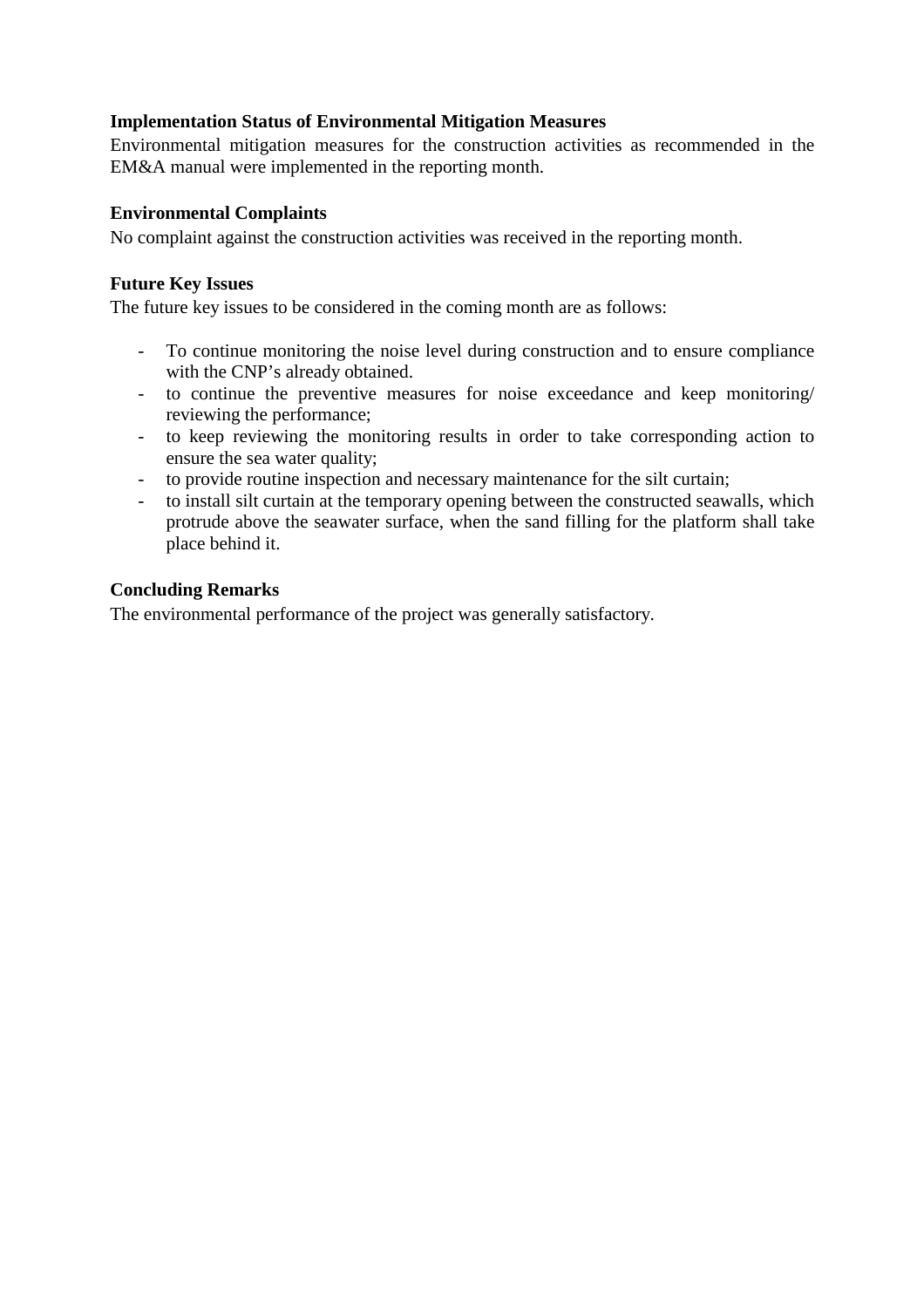# **1. INTRODUCTION**

#### **1.1 Background**

The Environmental Team (hereinafter called the "ET") was formed within the Hongkong Electric Co. Ltd (HEC) to undertake Environmental Monitoring and Audit for "Construction of Lamma Power Station Extension" (hereinafter called the "Project"). Under the requirements of Section 6 of Environmental Permit EP-071/2000/B, an EM&A programme for impact environmental monitoring set out in the EM&A Manual (Construction Phase) is required to be implemented. In accordance with the EM&A Manual, environmental monitoring of air quality, noise and water quality and regular environmental audits are required for the Project.

The Project involves the construction of a gas-fired power station employing combined cycled gas turbine technology, forming an extension to the existing Lamma Power Station. The key elements of the Project including the construction activities associated with the transmission system and submarine gas pipeline are outlined as follows.

- dredging and reclamation to form approximately 22 hectares of usable area;
- construction of six 300MW class gas-fired combined cycle units;
- construction of a gas receiving station;
- construction of a new transmission system linking the Lamma Extension to load centres on Hong Kong Island;
- laying of a gas pipeline for the supply of natural gas to the new power station

This report summarizes the environmental monitoring and audit work for the Project for the month of February 2002.

## **1.2 Project Organisation**

An Environmental Management Committee (EMC) has been set up in HEC to oversee the Project. The management structure includes the following:

- Environmental Protection Department (The Authority);
- Environmental Manager (The Chairman of the Environmental Management Committee);
- Engineer;
- Independent Environmental Checker (IEC);
- Environmental Team (ET);
- Contractor.

The project organisation chart for the construction EM&A programme is shown in Appendix A.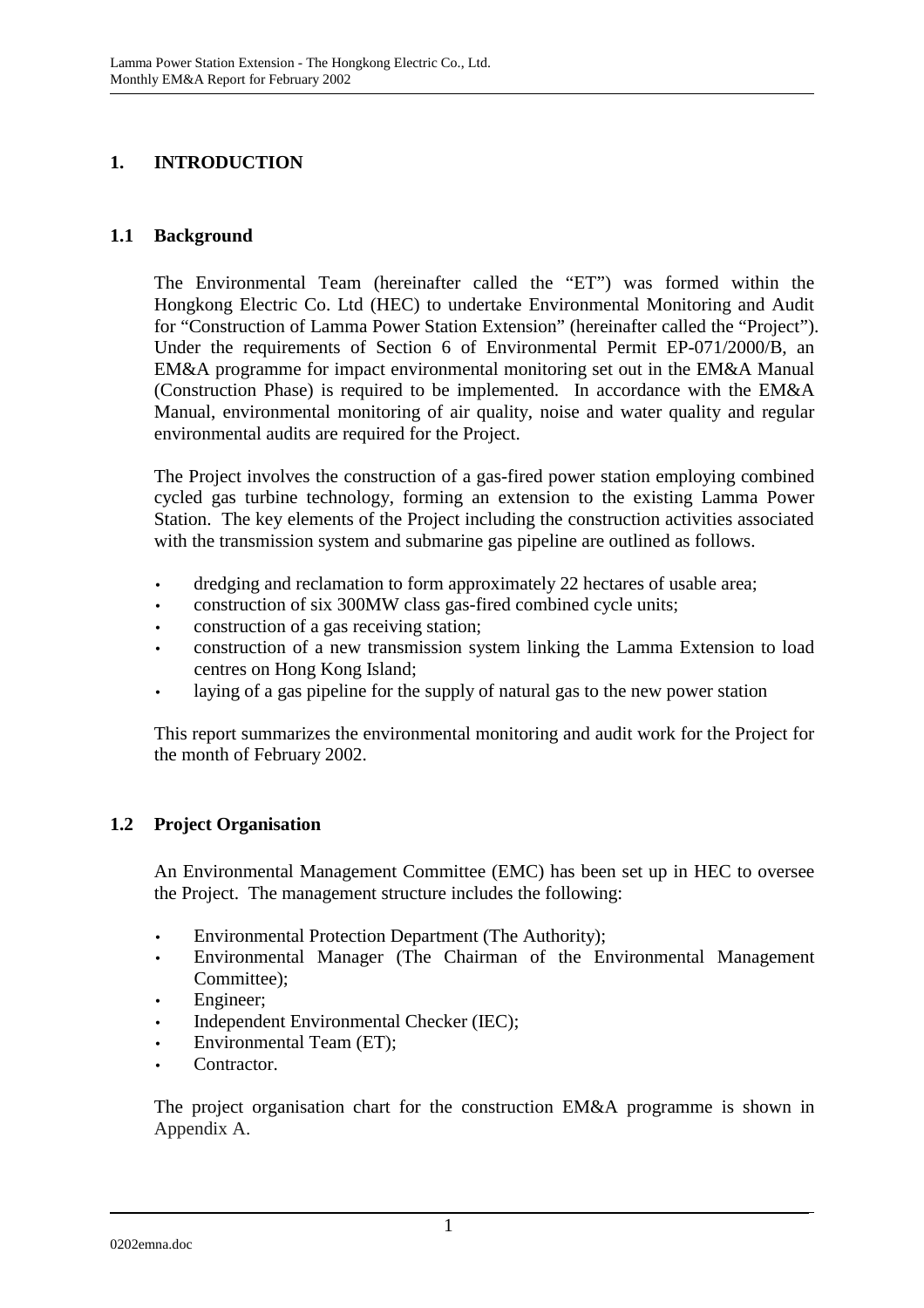## **1.3 Construction Works undertaken during the Reporting Month**

Construction activities undertaken during the reporting month were placing of drainage layer, construction of seawall and sand filling. A Layout Plan for the Project is shown in Figure 1.1.

The main construction activities carried out during the reporting month and the corresponding environmental mitigation measures are summarized in Table 1.1. The implementation of major mitigation measures in the month is provided in Appendix J.

| <b>Item</b> | <b>Construction</b><br><b>Activities</b>                                        | <b>Environmental Mitigation Measures</b>                                                                                                                                                                                                                                                                                           |
|-------------|---------------------------------------------------------------------------------|------------------------------------------------------------------------------------------------------------------------------------------------------------------------------------------------------------------------------------------------------------------------------------------------------------------------------------|
| 1           | Placing of<br>Drainage<br>Layer,<br>Construction<br>of Seawall &<br>Sandfilling | <b>Water Quality</b><br>Silt curtain are installed on the eastern, southern and<br>north western sides of the site;<br><b>Noise</b><br>General noise mitigation measures are employed at<br>all work sites throughout the construction phase.<br><b>Waste Management</b><br>Waste Management Plan is submitted and<br>implemented. |
|             |                                                                                 | <b>Marine Ecology</b><br>All construction related vessels approach the site<br>from the designated route/channel to avoid<br>disturbance to the finless porpoise.                                                                                                                                                                  |

Table 1.1 Construction Activities and Their Corresponding Environmental Mitigation Measures

## **1.4 Summary of EM&A Requirements**

The EM&A program requires environmental monitoring for air, noise and water quality. Regular environmental site audits for air quality, noise, water quality and waste management were carried out. The detailed EM&A monitoring work for air quality, noise and water quality are described in Sections 2, 3 and 4 respectively.

The following environmental audits are summarized in Section 5 of this report:

- Environmental monitoring results;
- Waste Management Records;
- Weekly site audit results;
- The status of environmental licensing and permits for the Project;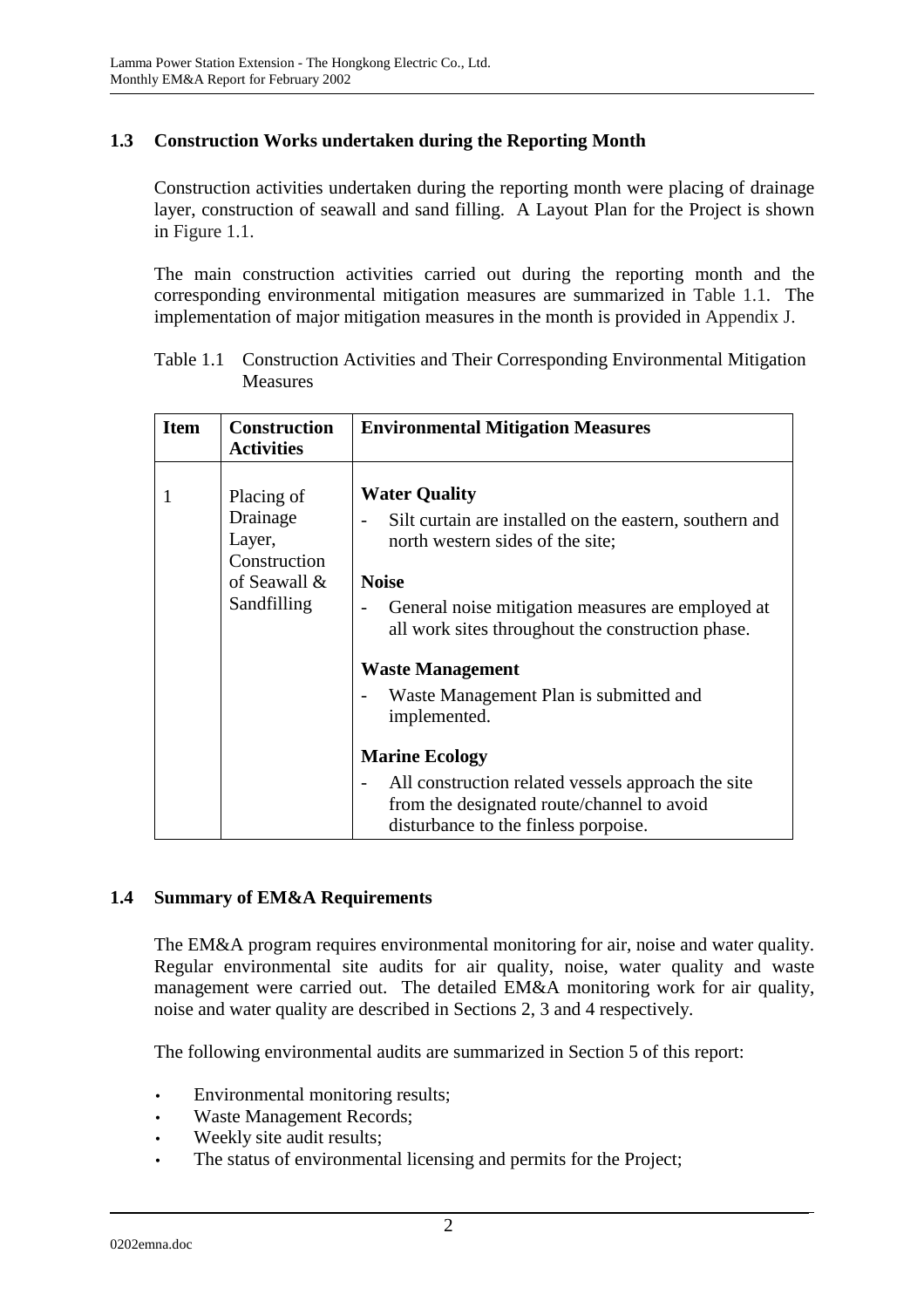• The implementation status of environmental protection and pollution control/ mitigation measures.

Future key issues will be reported in Section 6 of this report.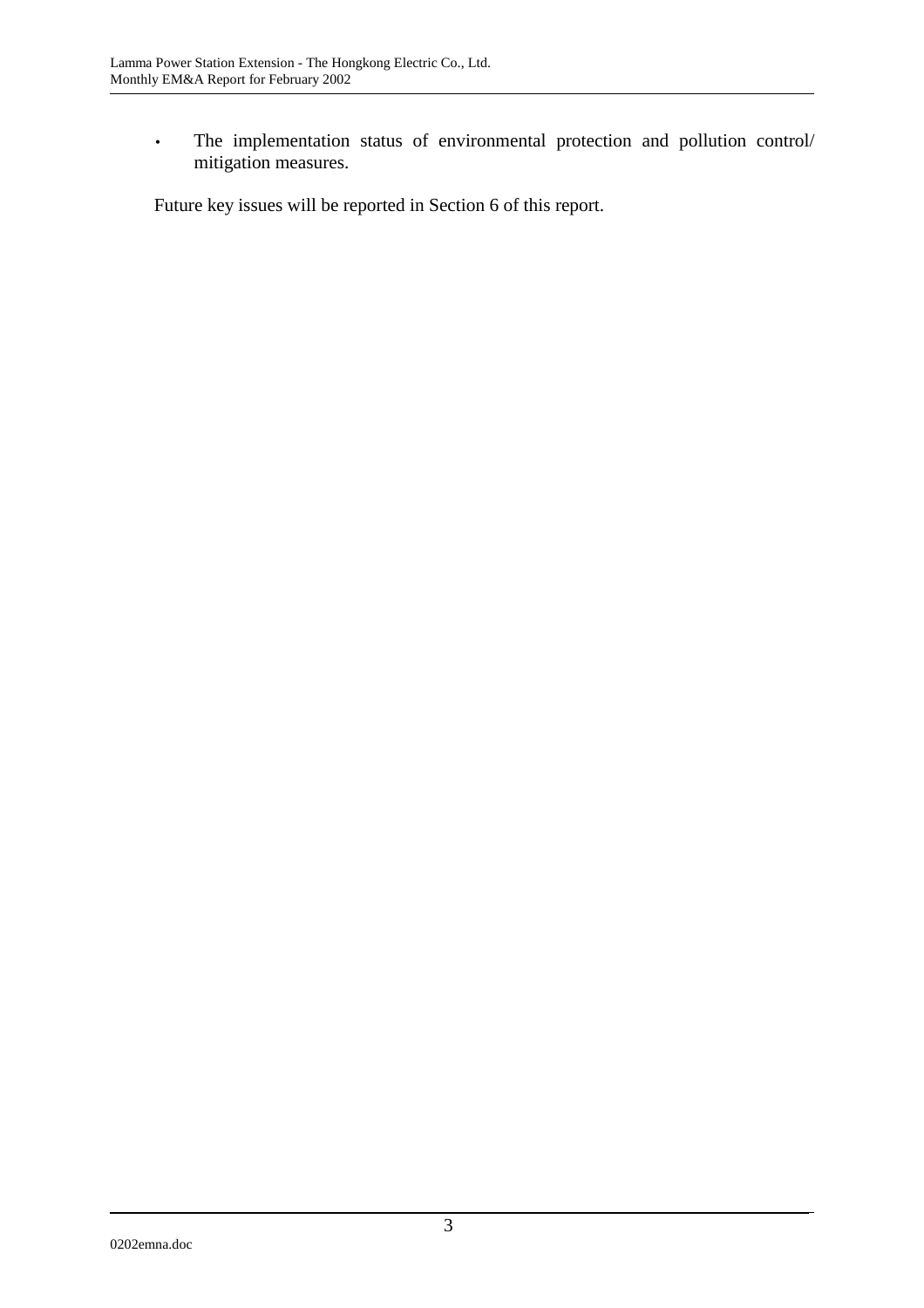

Figure 1.1 Layout of Work Site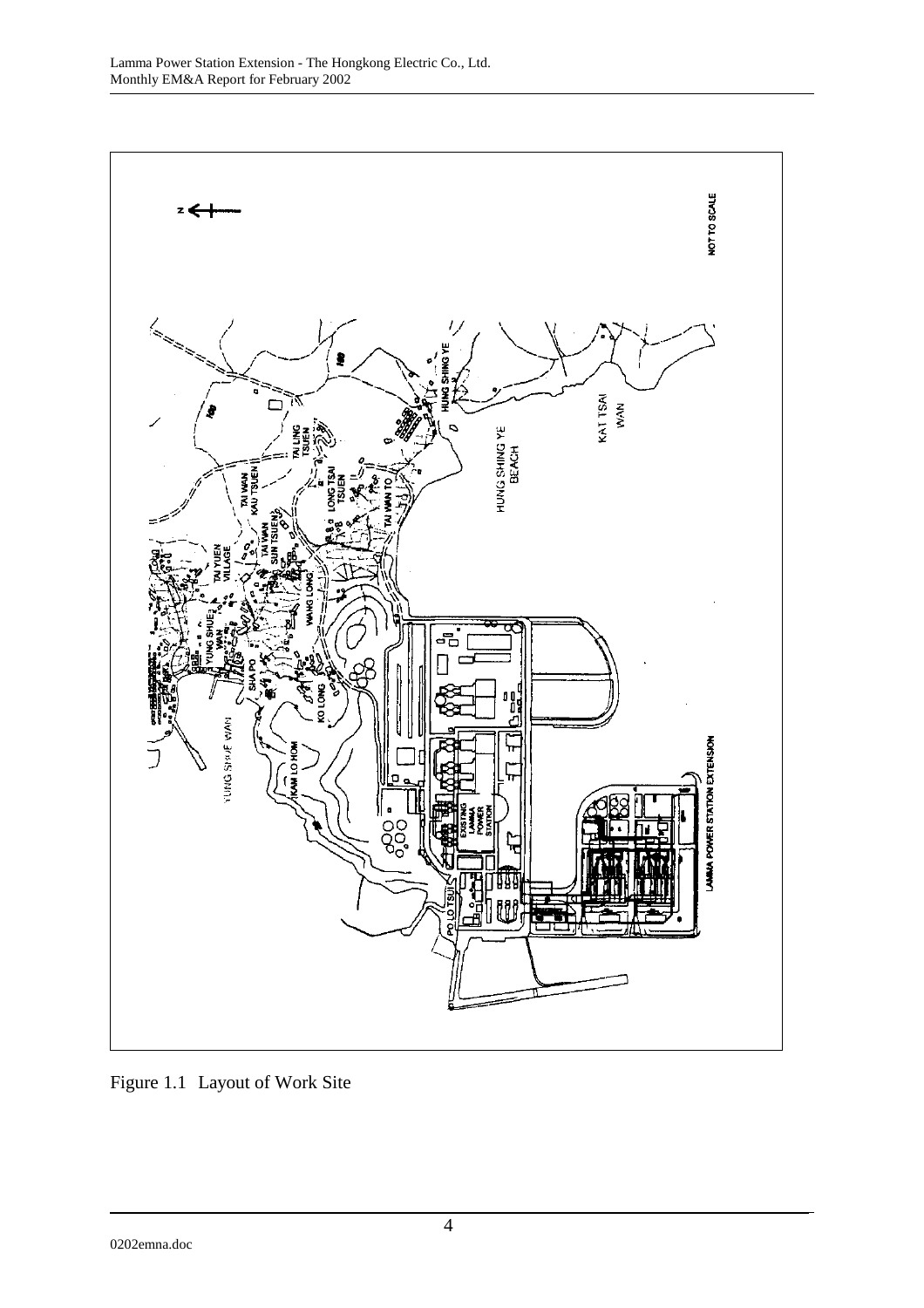# **2. AIR QUALITY**

## **2.1 Monitoring Requirements**

1-hour and 24-hour TSP monitoring at agreed frequencies were conducted to monitor air quality. The impact monitoring data were checked against the Action/Limit Levels as determined in the Baseline Monitoring Report (Construction Phase). Appendix B shows the established Action/Limit Levels for Air Quality.

## **2.2 Monitoring Locations**

Three dust monitoring locations were selected for 1-hour TSP sampling (AM1, AM2 & AM3) while four monitoring locations were selected for 24-hour TSP sampling (AM1, AM2, AM3 and AM4). Table 2.1 tabulates the monitoring stations. The locations of the monitoring stations are shown in Figure 2.1.

| <b>Location I.D.</b> | <b>Description</b> |
|----------------------|--------------------|
| AM1                  | Reservoir          |
| AM2                  | <b>East Gate</b>   |
| AM3                  | Ash Lagoon         |
| AM4                  | Tai Yuen Village   |

Table 2.1 Air Quality Monitoring Locations

## **2.3 Monitoring Equipment**

Continuous 24-hour TSP air quality monitoring was performed using the GS2310 High Volume Air Samplers (HVAS), Partisol Model 2000 Sampler and the MINIVOL Portable Sampler at AM1&2, AM3 and AM4 respectively. TEOM Model 1400a continuous dust monitors were used to carry out 1-hour TSP monitoring at AM1, AM2 and AM3. Table 2.2 summarises the equipment used in dust monitoring.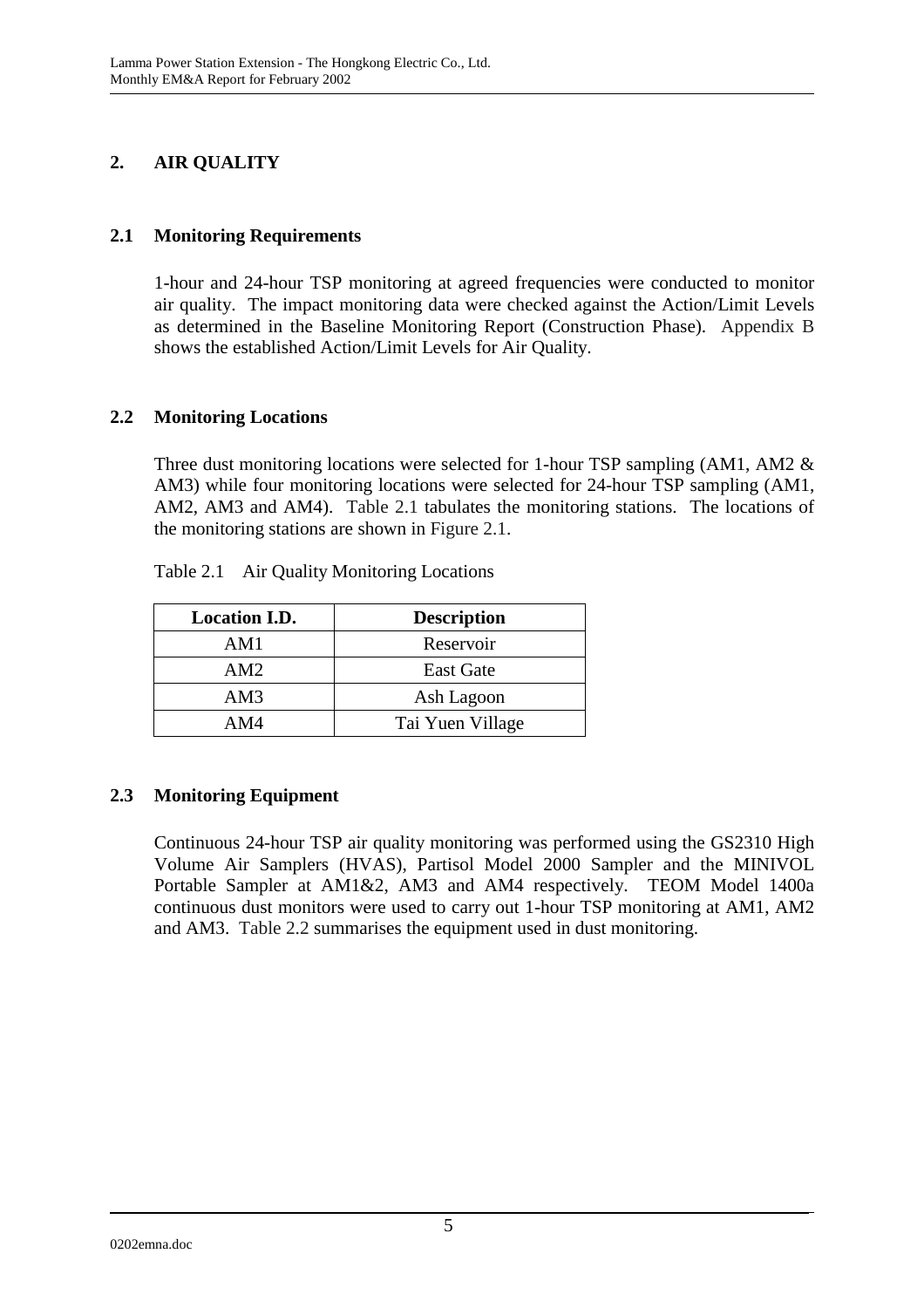| Equipment                        | <b>Model and Make</b>     |  |  |
|----------------------------------|---------------------------|--|--|
| 24-hour sampling:                |                           |  |  |
| <b>HVAS</b> Sampler              | Model GS2310              |  |  |
|                                  | Anderson Instruments Inc. |  |  |
| Partisol Air Sampler             | Partisol Model 2000       |  |  |
|                                  | Rupprecht & Patashnick    |  |  |
| <b>MINIVOL Portable Sampler</b>  | <b>AIRMETRICS</b>         |  |  |
| <i>l</i> -hour sampling:         |                           |  |  |
| <b>Continuous TSP Dust Meter</b> | TEOM Model 1400a          |  |  |
|                                  | Rupprecht & Patashnick    |  |  |

Table 2.2 Air Quality Monitoring Equipment

## **2.4 Monitoring Parameters, Frequency and Duration**

Table 2.3 summarises the monitoring parameters, duration and frequency of air quality monitoring. The monitoring schedule for the reporting month is shown in Appendix C.

| <b>Monitoring</b><br><b>Stations</b> | <b>Parameter</b> | <b>Duration</b> | <b>Frequency</b>              |  |
|--------------------------------------|------------------|-----------------|-------------------------------|--|
| AM1                                  | 1-hour TSP       |                 | 3 hourly samples every 6 days |  |
|                                      | 24-hour TSP      | 24              | Once every 6 days             |  |
| AM2                                  | 1-hour TSP       |                 | 3 hourly samples every 6 days |  |
|                                      | 24-hour TSP      | 24              | Once every 6 days             |  |
| AM3                                  | 1-hour TSP       |                 | 3 hourly samples every 6 days |  |
|                                      | 24-hour TSP      | 24              | Once every 6 days             |  |
| AM4                                  | 24-hour TSP      | 24              | Once every 6 days             |  |

Table 2.3 Air Quality Monitoring Parameter, Duration and Frequency

## **2.5 Monitoring Procedures and Calibration Details**

24- hour TSP Monitor:

## *Preparation of Filter Papers*

- Visual inspection of filter papers was carried out to ensure that there were no pinholes, tears and creases;
- The filter papers were then labelled before sampling.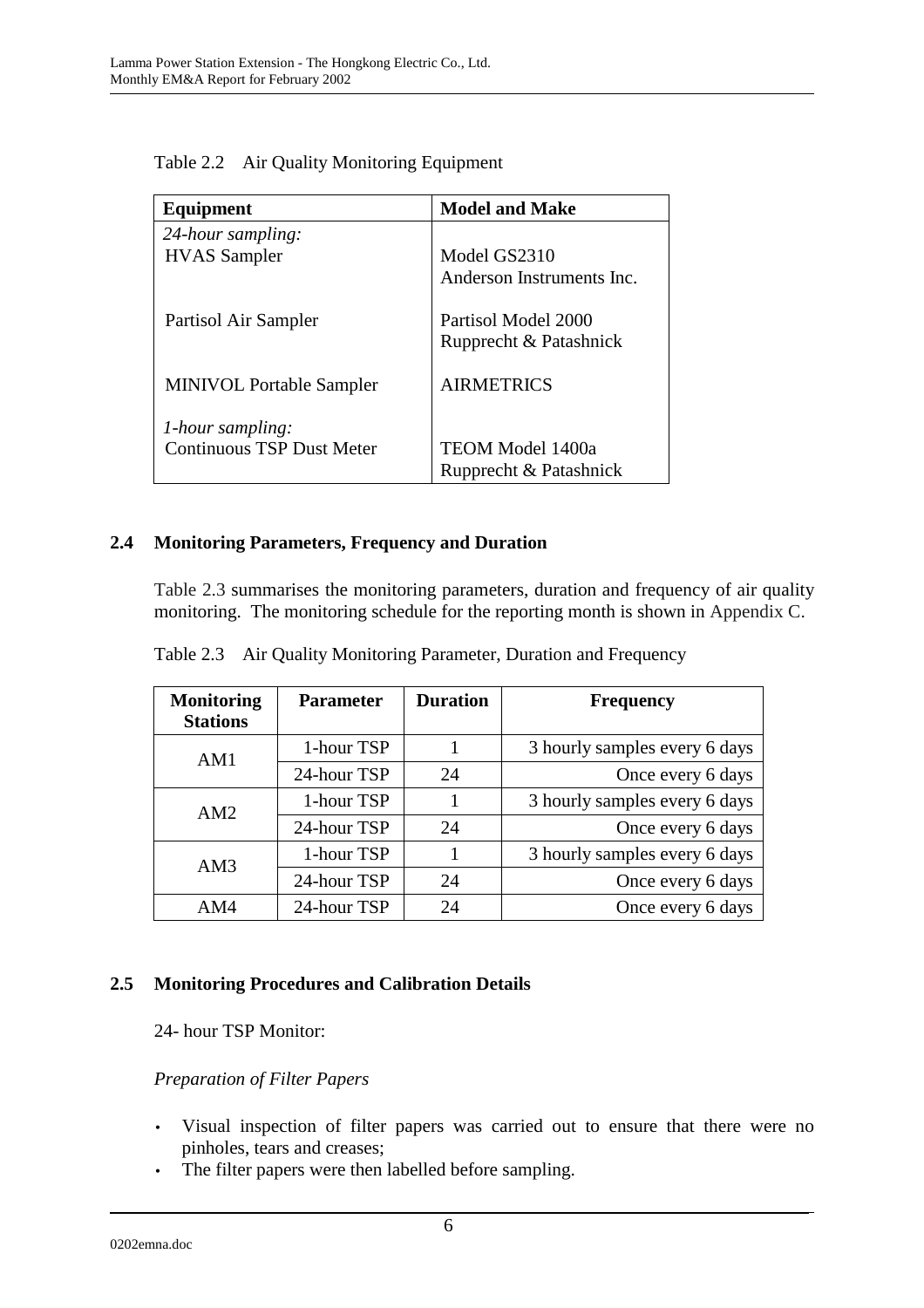• The filter papers were equilibrated at room temperature and relative humidity  $<$  50% for at least 24 hours before weighing.

## *Field Monitoring*

- During collection of the sampled filter paper, the information on the elapse timer was logged. Site observations around the monitoring stations, which might have affected the monitoring results, were also recorded. Major pollution sources, if any, would be identified and reported. The flow record chart for the previous sampling was checked to see if there was any abnormality.
- The post-sampling filter papers were removed carefully from the filter holder and folded to avoid loss of fibres or dust particles from the filter papers;
- The filter holder and its surrounding were cleaned;
- A pre-weighed blank filter paper for the next sampling was put in place and aligned carefully. The filter holder was then tightened firmly to avoid leakage;
- A new flow record chart was loaded into the flow recorder;
- The programmable timer was set for the next 24 hrs sampling period,  $\pm$  1/2 hr;
- The post-sampling filter papers were equilibrated at room temperature and relative humidity < 50% for at least 24 hours before weighing.

#### 1- hour TSP Monitor:

- The following parameters of the TEOM model dust meters are regularly checked to ensure proper functionality:
	- o Mass concentration;
	- o Total mass;
	- o Frequency of the tapered element;
	- o Electrical noise;
	- o Main flow;
	- o Auxiliary flow.

#### *Maintenance & Calibration*

- The monitoring equipment and their accessories are maintained in good working conditions.
- Monitoring equipment is calibrated at monthly intervals. Calibration details are shown in Appendix G.

## **2.6 Results and Observations**

Dust monitoring was conducted as scheduled in the reporting month. All monitoring data and graphical presentation of the monitoring results are provided in Appendix D. Key findings and observations are provided below: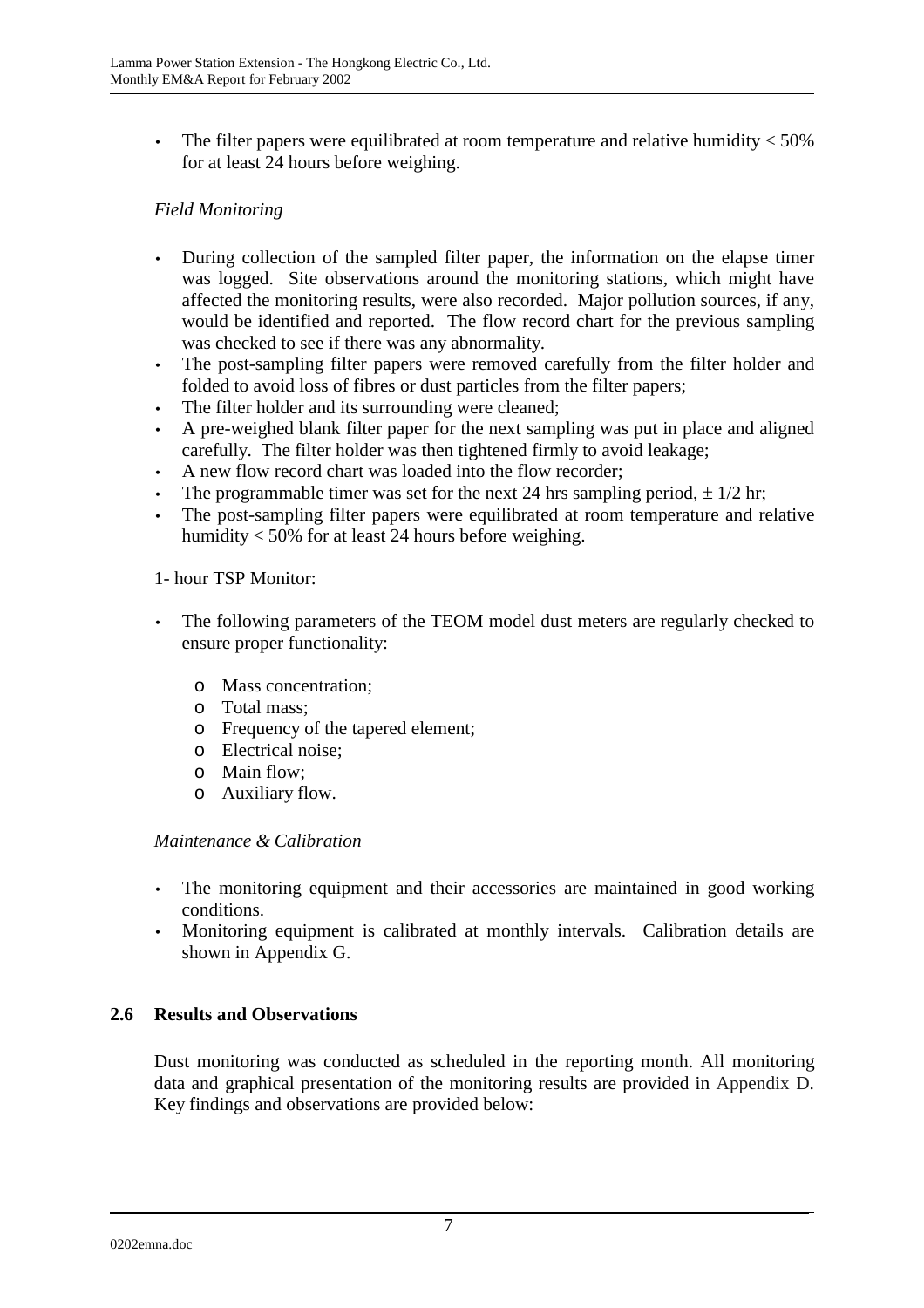## *1-hour TSP*

No exceedance of 1-hour TSP Action/Limit Level was recorded in the month.

## *24-hour TSP*

No exceedance of 24-hour TSP Action/Limit Level was recorded in the month.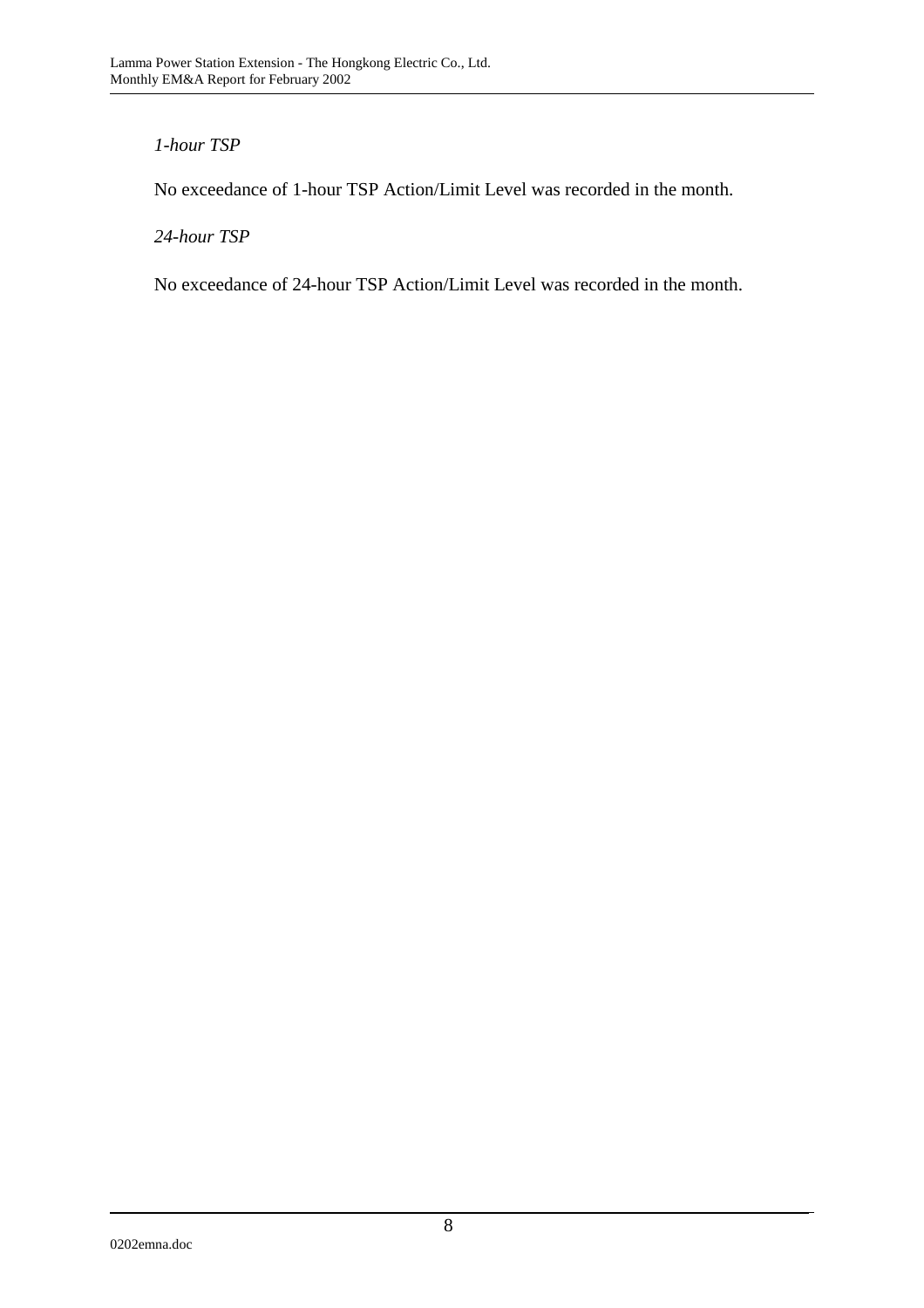

Figure 2.1 Location of Air Quality Monitoring Stations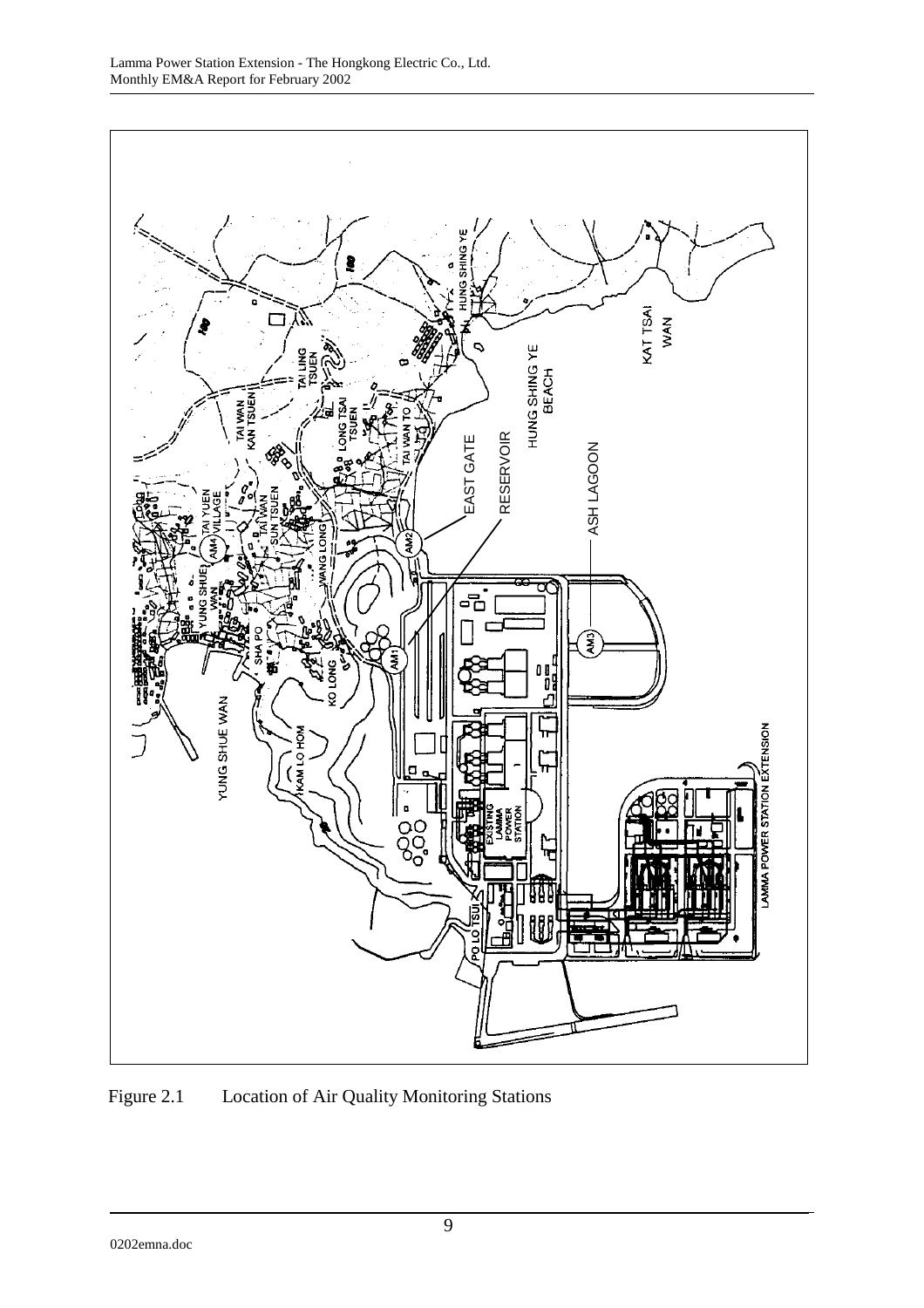## **3. NOISE**

## **3.1 Monitoring Requirements**

Continuous noise alarm monitoring at Ash Lagoon/Ching Lam were carried out to calculate the noise contributed by the construction activities at the two critical NSR's, viz. Long Tsai Tsuen/Hung Shing Ye and the school within the village of Tai Wan San Tsuen. The impact monitoring data for construction noise other than percussive piling were checked against the limit levels specified in the EM&A Manual. With the availability of the construction noise permits, impact monitoring for the construction work during the restricted hours was also carried out. Section 5 presents the details of the construction noise permits.

As there were no activities for the construction of the transmission system, no manual noise measurement at the Pak Kok Tsui residences was carried out in the reporting month. Appendix B shows the established Action/Limit Levels for noise.

## **3.2 Monitoring Locations**

In accordance with the EM&A manual, the identified noise monitoring locations are listed in Table 3.1 and shown in Figure 3.1.

| <b>Purpose of noise monitoring</b> | <b>Monitoring Location</b> |  |
|------------------------------------|----------------------------|--|
| Lamma Extension                    | Ash Lagoon                 |  |
| Lamma Extension                    | Ching Lam                  |  |

## **3.3 Monitoring Equipment**

The sound level meters used for noise monitoring complied with International Electrotechnical Commission Publications 651:1979 (Type 1) and 804:1985 (Type 1). The noise monitoring equipment used is shown in Table 3.2.

| Equipment                      | <b>Model</b> |  |
|--------------------------------|--------------|--|
| Sound level meter              | Rion NA-27   |  |
| Calibrator (IEC 60942 Class 1) | Rion NC-74   |  |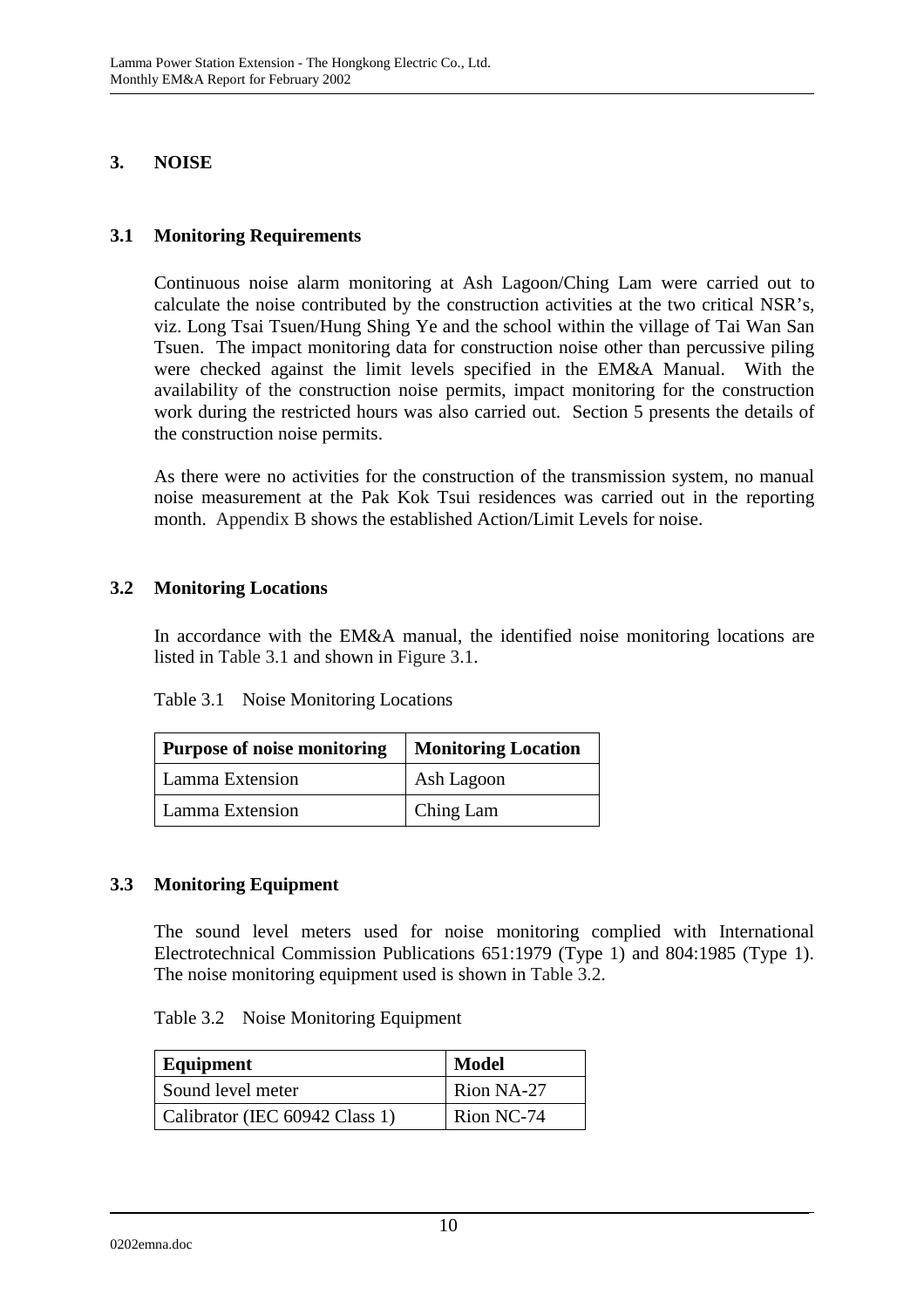## **3.4 Monitoring Parameters, Frequency and Duration**

Continuous noise alarm monitoring of A-weighted Leq levels was carried out at Ash Lagoon and Ching Lam. The measurement duration and parameter of noise monitoring were presented in Table 3.3 as follows:

| Location   | <b>Time Period</b>                                                                                   | <b>Frequency</b>                         | <b>Parameter</b>   |
|------------|------------------------------------------------------------------------------------------------------|------------------------------------------|--------------------|
|            | Daytime:<br>0700-1900 hrs on normal<br>weekdays                                                      | Daytime:<br>30 minutes                   | 30-min $L_{Aeq}$   |
| Ash Lagoon |                                                                                                      |                                          |                    |
| Ching Lam  | Evening-time $&$ holidays:<br>$0700-2300$ hrs on holidays;<br>and 1900-2300 hrs on all<br>other days | Evening-time<br>& holidays:<br>5 minutes | 5-min $L_{Aeq}$    |
|            | Night-time:<br>2300-0700 hrs of next day                                                             | Night-time:<br>5 minutes                 | $5$ -min $L_{Aea}$ |

Table 3.3 Noise Monitoring Duration and Parameter

## **3.5 Monitoring Procedures and Calibration Details**

## *Monitoring Procedures*

The measured noise levels (MNL's) were collected at the noise alarm monitoring stations at Ash Lagoon and Ching Lam. The notional background noise levels (viz. baseline noise data at Ash Lagoon and Ching Lam) were applied to correct the corresponding MNL's in  $30$ -min/5-min L<sub>Aeq</sub>.

A wind speed sensor was installed at Station Building Rooftop. The wind speed signal was used to determine whether the data from Ash Lagoon and Ching Lam noise alarm monitoring stations were affected. The instantaneous data was discarded in case the instantaneous wind speed exceeded 10 m/s. The 30-min/5-min  $L_{Aeq}$  was considered valid only if the amount of valid data was equal to or above 70%.

When calibrating the noise measuring equipment, all observations around the monitoring stations, which might have affected the monitoring results, were recorded.

## *Equipment Calibration*

The sound level meters and calibrators were verified by the manufacturer. Monthly calibration of the noise measuring equipment was carried out. Calibration details are shown in Appendix G.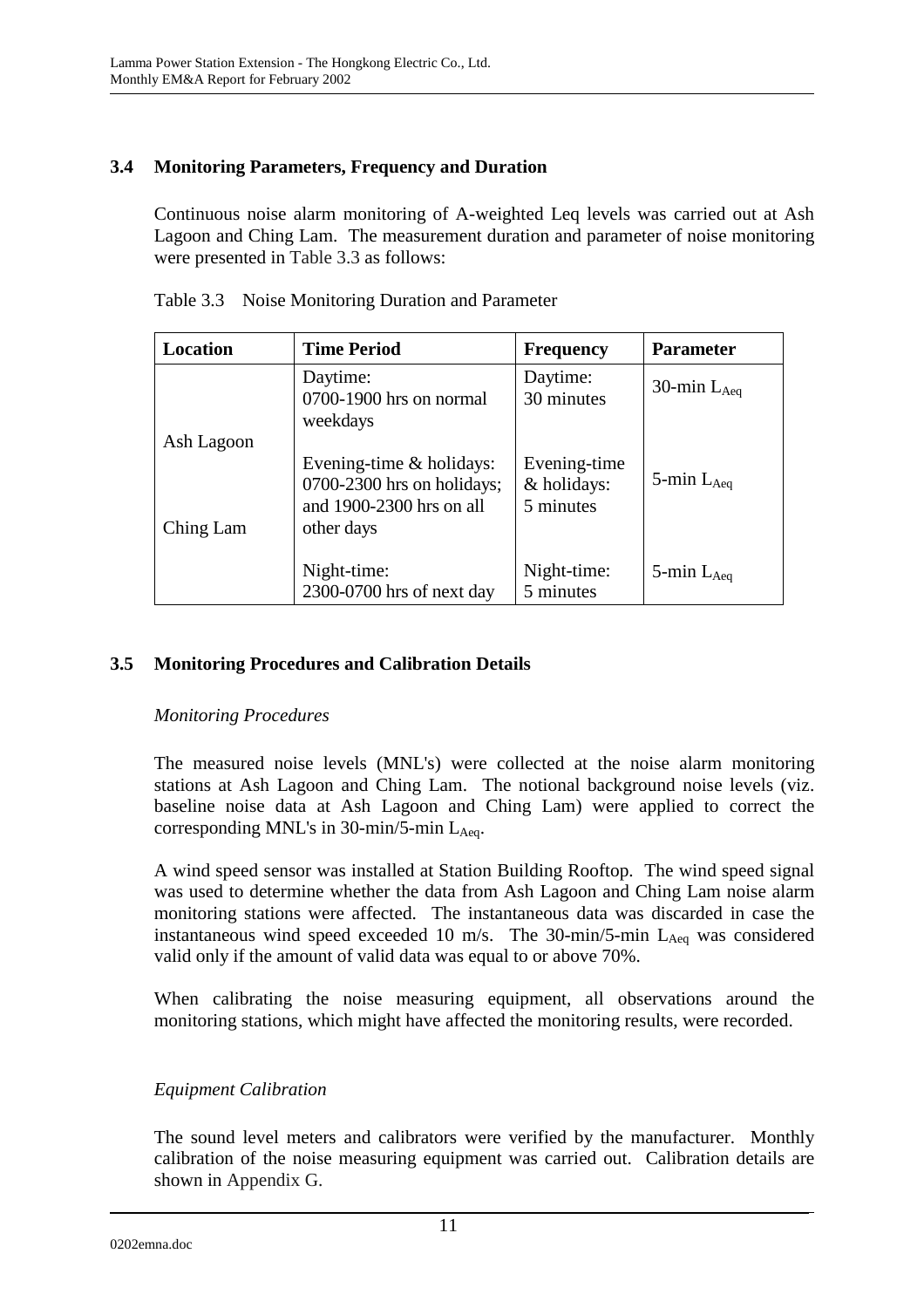## **3.6 Results and Observations**

Continuous noise monitoring was conducted at the two monitoring stations at Ash Lagoon and Ching Lam. All monitoring results and their graphical presentations are provided in Appendix E.

No exceedance of noise Action/Limit Level was recorded in the month.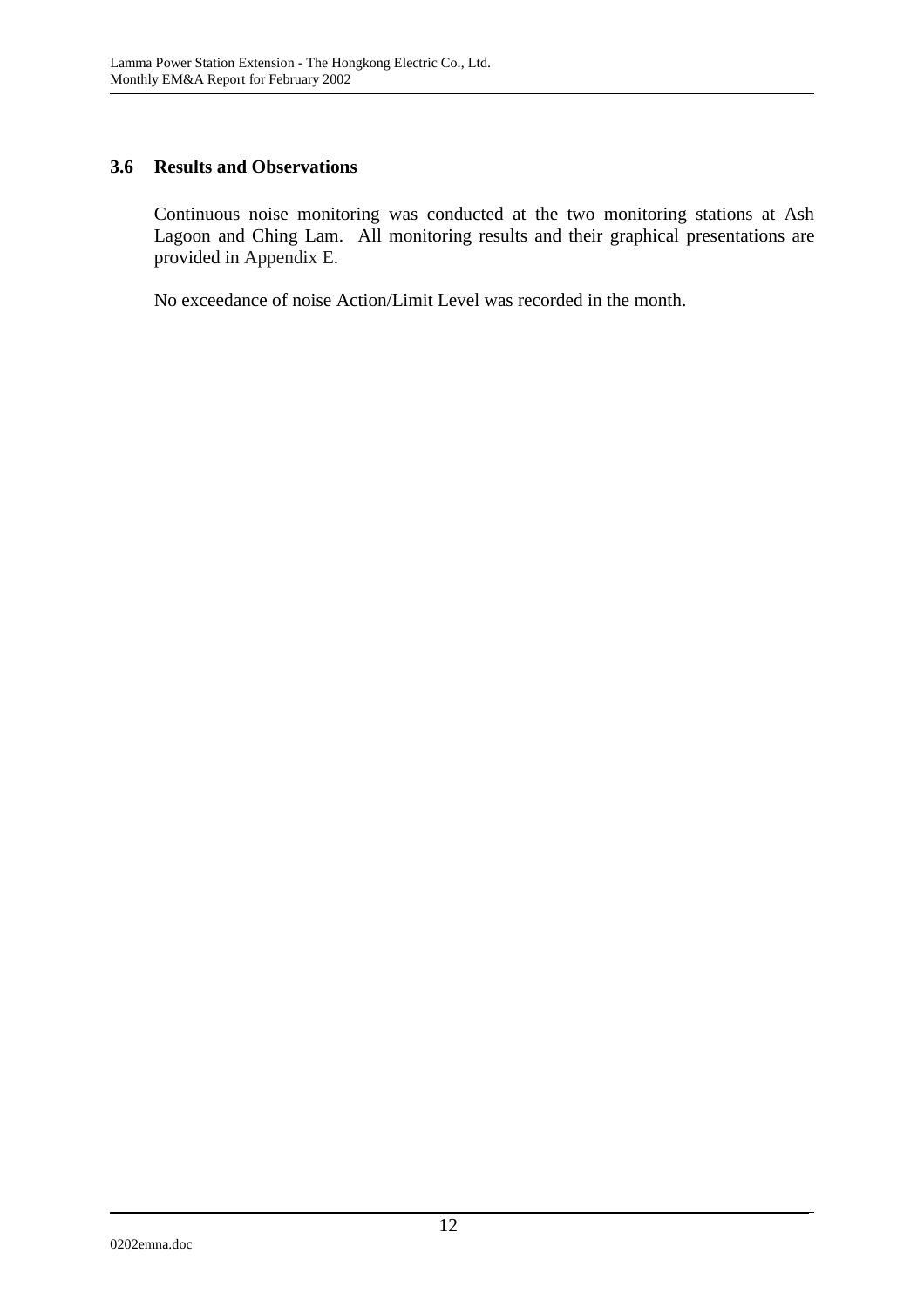

Figure 3.1 Location of Noise Monitoring Stations

0202emna.doc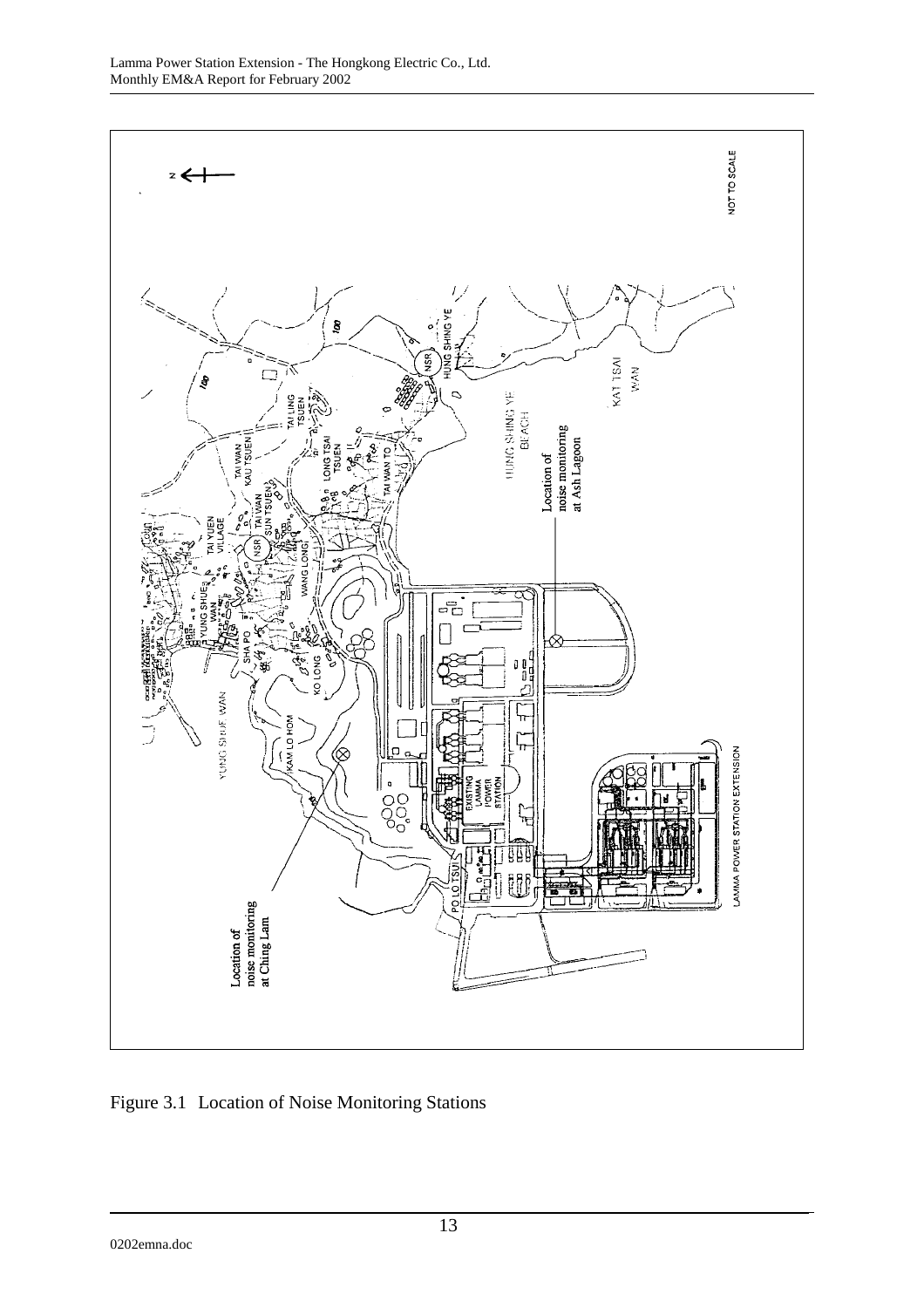# **4. WATER QUALITY MONITORING**

## **4.1 Monitoring Requirements**

Marine water quality monitoring at the monitoring locations adjacent to the construction site was carried out by a monitoring consultant, HKPC. The purpose was to ensure that deterioration of water quality, if any, would be detected and that timely action could be taken to rectify the situation. The impact monitoring data were checked against the AL levels set out in the Baseline Monitoring Report (Construction Phase). As there were no activities for the laying of the gas pipeline in the reporting month, no water quality impact monitoring at the relevant stations was carried out.

## **4.2 Monitoring Locations**

A total of 12 water quality monitoring locations were selected. 7 Sensitive Receiver (SR) stations were chosen on the basis of their proximity to the construction site, 5 Marine Control stations (C) as recommended in the EIA were selected to facilitate comparison of the water quality of the SR stations with ambient water quality conditions. Table 4.1 describes the locations of these monitoring stations. Their locations are shown in Figure 4.1.

| <b>Type</b>         | <b>Monitoring</b><br><b>Location</b> | <b>HK Metric</b><br>Grid E | <b>HK Metric</b><br>Grid N |
|---------------------|--------------------------------------|----------------------------|----------------------------|
| Sensitive           | SR <sub>1</sub>                      | 830 224                    | 811528                     |
| Receiver            | SR <sub>2</sub>                      | 829 004                    | 810 903                    |
| <b>Stations</b>     | SR <sub>3</sub>                      | 829 194<br>$(829166)^T$    | 808 600<br>$(808592)^{1}$  |
|                     | SR4                                  | 830 119                    | 808 650                    |
|                     | SR5                                  | 830 386                    | 807 189                    |
|                     | SR <sub>6</sub>                      | 829 977                    | 805 758                    |
|                     | SR7                                  | 829 566                    | 804 545                    |
| Marine              | C <sub>1</sub>                       | 830 542                    | 813 492                    |
| Control<br>Stations | C <sub>2</sub>                       | 828 608                    | 813 492                    |
|                     | C <sub>3</sub>                       | 826 776                    | 809 978                    |
|                     | C4                                   | 826 776                    | 806 464                    |
|                     | C <sub>5</sub>                       | 830 440                    | 802 186                    |

Table 4.1 Water Quality Monitoring Locations

*1. Due to the construction programme, the monitoring location SR3 was slightly shifted since the monitoring on 16th April 2001. EPD has verbally been informed of the shift of the monitoring location.*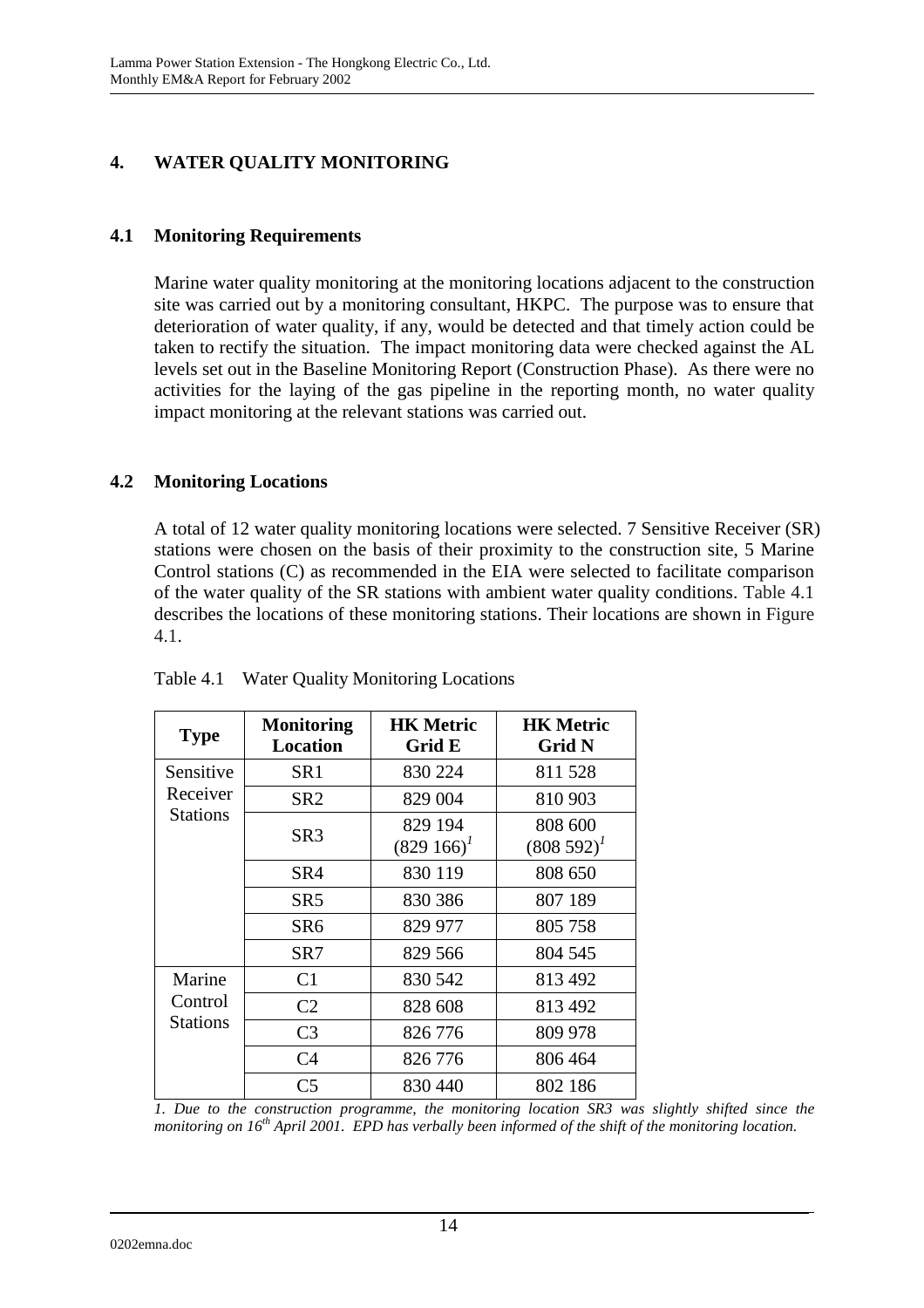# **4.3 Monitoring Equipment**

Table 4.2 summarizes the equipment used in the water-quality monitoring programme.

| Equipment                                | <b>Detection Limit</b>                                                                                                                                                                                                                                                                        |
|------------------------------------------|-----------------------------------------------------------------------------------------------------------------------------------------------------------------------------------------------------------------------------------------------------------------------------------------------|
| YSI 6820 Water<br><b>Quality Monitor</b> | Temperature: -5 to 50 <sup>0</sup> C; +/- 0.15 <sup>0</sup> C<br>Salinity: 0 to 70 ppt; $+/-$ 0.2 ppt<br>Dissolved Oxygen: 0 to $200\%$ ; +/- 0.5%<br>0 to 20 mg/L; $+/- 0.2$ mg/L<br>Turbidity: 0 to 100 and 100 to 1000 NTU;<br>$+/-$ 5% of the range<br>pH: 0 to 14 units; $+/- 0.2$ units |
| Trimble NT200 GPS                        | Accuracy better than 3m                                                                                                                                                                                                                                                                       |
| Leica GS5                                | Accuracy better than 3m                                                                                                                                                                                                                                                                       |

Table 4.2 Water Quality Monitoring Equipment

## **4.4 Monitoring Parameters, Frequency and Duration**

Table 4.3 summarizes the monitoring parameters, frequencies and total duration of water quality monitoring. The monitoring schedule for reporting month is shown in Appendix C.

|  |  | Table 4.3 Water Quality Monitoring Parameters and Frequency |  |
|--|--|-------------------------------------------------------------|--|
|--|--|-------------------------------------------------------------|--|

| <b>Monitoring</b><br><b>Stations</b>                                             | <b>Parameters</b>                                                                                   | <b>Frequency</b>        | No. of<br><b>Depths</b>                  | No. of<br><b>Samples</b>     |
|----------------------------------------------------------------------------------|-----------------------------------------------------------------------------------------------------|-------------------------|------------------------------------------|------------------------------|
| <b>Sensitive Receiver</b><br><b>Stations</b><br>SR1, SR2, SR4,<br>SR5, SR6 & SR7 | Depth, m<br>Temperature, <sup>o</sup> C<br>Salinity, ppt<br>$\bullet$<br>DO, mg/L<br>DO Saturation, | Three times<br>per week | 3<br>Surface,<br>Mid-Depth<br>and Bottom | Mid-ebb<br>and Mid-<br>flood |
| <b>Marine Control</b><br><b>Stations</b><br>$C1, C2, C3, C4$ &<br>C <sub>5</sub> | $\%$<br>Turbidity, NTU<br>SS, mg/L<br>$\bullet$<br>pH                                               |                         |                                          |                              |

For laboratory analysis of marine water samples collected at SR3, only SS parameter was measured.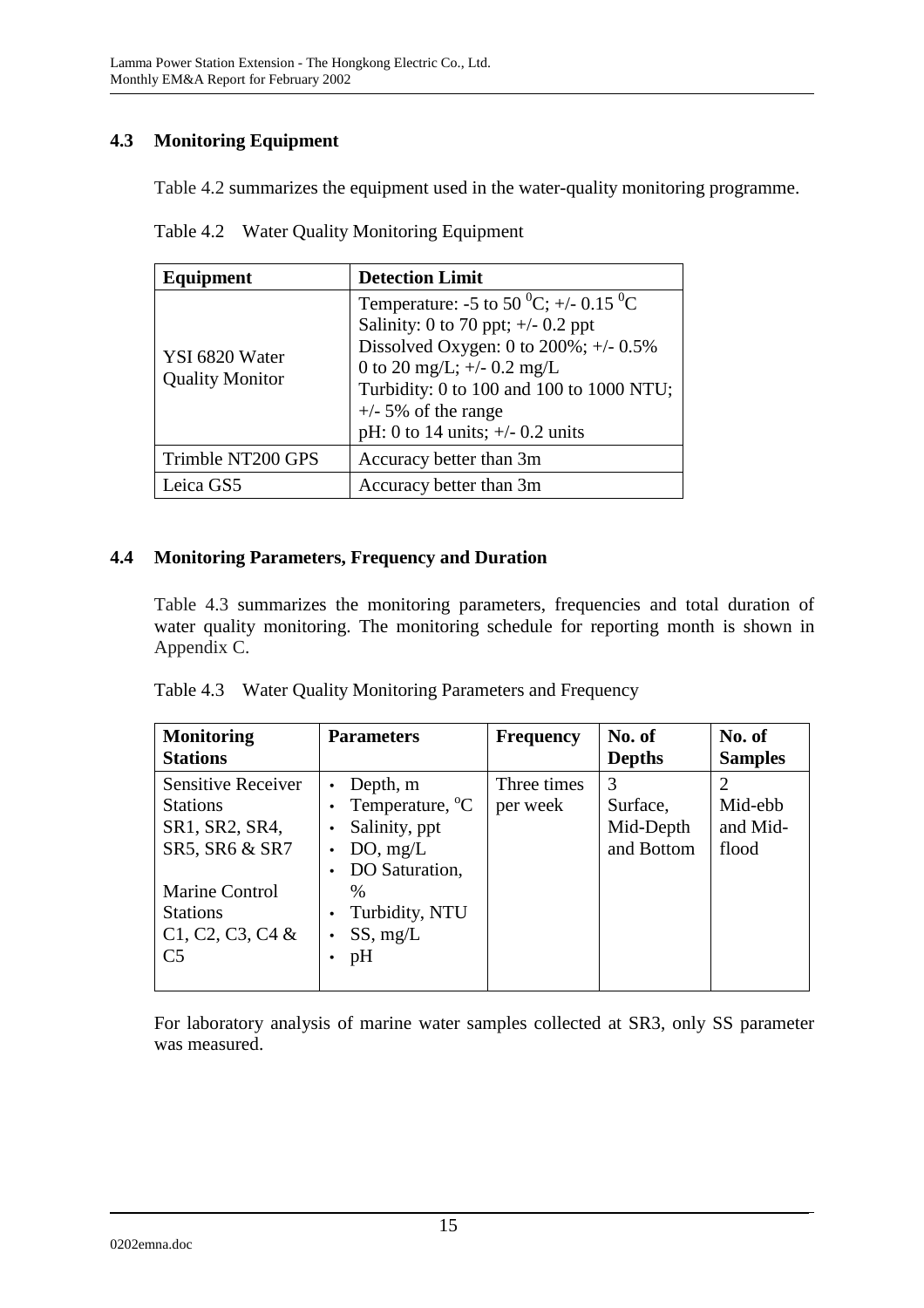# **4.5 Monitoring Procedures and Calibration Details**

#### *Monitoring Procedures*

- The monitoring stations were accessed using survey boat to within 3m, guided by Differential Global Positioning System (DGPS).
- The depth of the monitoring location was measured using depth meter in order to determine the sampling depths. Afterwards, the water sampler was lowered into the water to the required depths of sampling. Upon reaching the pre-determined depth, a messenger to activate the sampler was then released to travel down the wire. The water sample was sealed within the sampler before retrieving.
- All in-situ measurements at each monitoring stations were taken at 3 water depths, where appropriate, namely 1m below water surface, mid-depth, and 1 meter from seabed, except where the water depth was less than 6m, the mid-depth measurement was omitted. If the water depth was less than 3m, only the middepth position was monitored.
- At each measurement/sampling depth, two consecutive measurements were taken. The probes were retrieved out of the water after the first measurement and then redeployed for the second measurement. Where the difference in the value between the first and the second readings of each set was more than 25% of the value of the first reading, the reading was discarded and further samplings were taken.
- The duplicate water samples for physical and chemical analysis were stored into a pre-labelled high-density polyethylene (HDPE) bottle pre-rinsed with the same water samples. The sample bottles were than packed in a cool-box (cooled to  $4^{\circ}C$ without being frozen) and delivered to a HOKLAS Laboratory for analysis upon the completion of each round of sampling.
- In addition, field information such as the general meteorological conditions and any observations regarding any significant activities in the vicinity of each monitoring location were also recorded. Major water pollution sources, if any, were identified and recorded.

## *Equipment Calibration*

The equipment deployed for in-situ measurement of marine water quality was calibrated before use. The methodologies for the calibration follow the instruction manuals provided by the corresponding manufacturers. The calibration records are shown in Appendix G.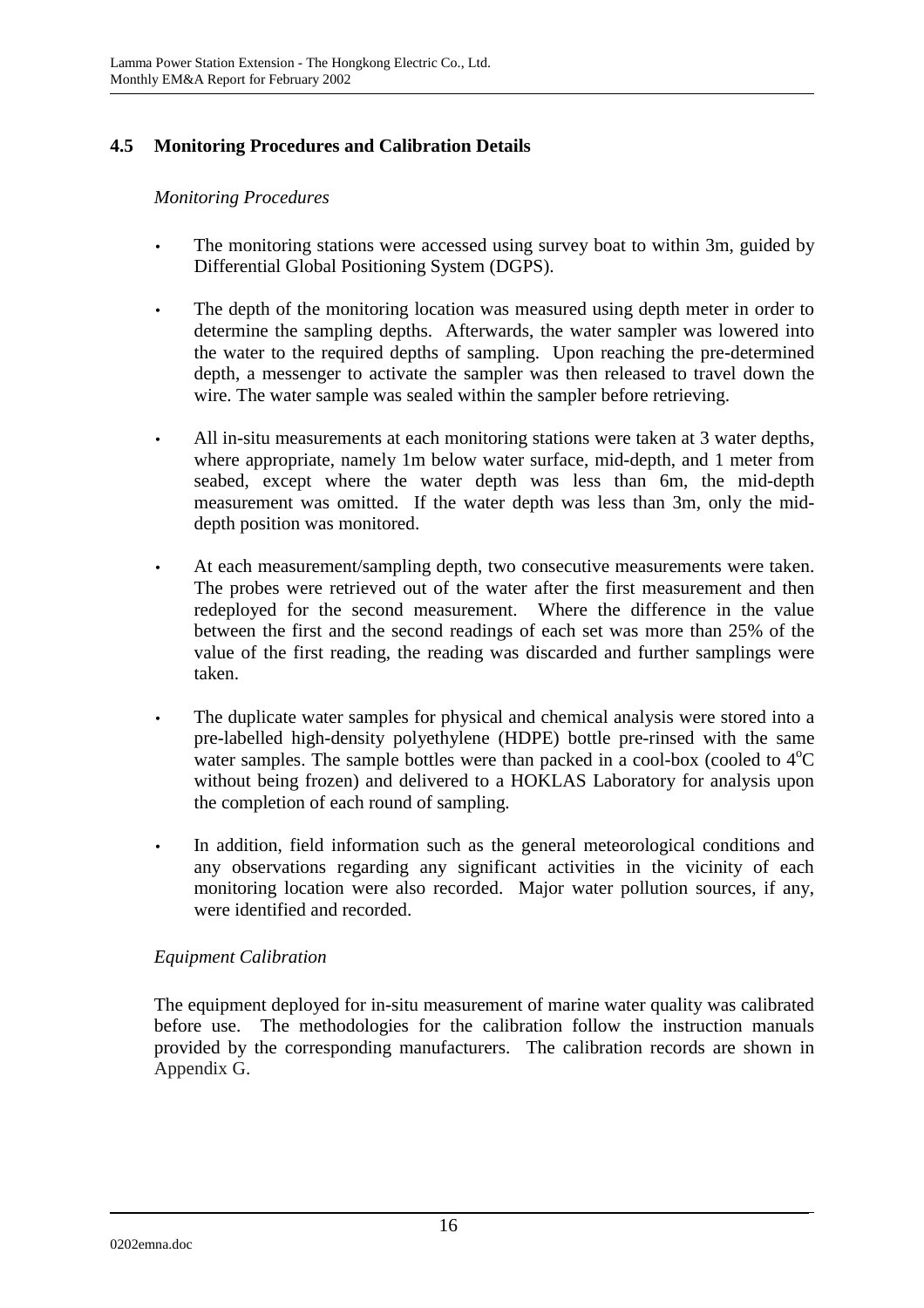## *Laboratory Analysis & QA/QC*

The collected marine water samples were analyzed for Suspended Solids with methodologies summarized in Table 4.4.

Table 4.4 Laboratory Analysis Methodologies of Marine Water Samples

| <b>Parameter</b> | <b>Method</b>     | <b>Limit of Reporting (mg/L)</b> |
|------------------|-------------------|----------------------------------|
| Suspended Solids | APHA 17 ed 2540 D | l .O                             |

In order to ensure that the laboratory analysis works were carried out properly, stringent QA/QC procedures (which includes the sample preparation as well as the subsequent instrumentation analysis) were followed. According to the requirements stipulated in the EM&A Manual, QA/QC requirements for laboratory testing include:

- 1) "Blind" duplicate samples analysis of 10% collected marine water samples; and
- 2) in-house QA/QC procedures of the testing laboratory (this includes the use of blank, batch duplicates and quality control samples).

## *Blind Duplicate:*

In order to cross check the precision of the measurement results obtained from the laboratory analysis, "blind" duplicate samples of 10% of the collected marine water samples were analysed alongside the normal samples. The sample codes for the "blind" duplicates were determined by the sampling team and are not identifiable by the laboratory. The results of the "blind" duplicate samples are summarized in Appendix G.

In accordance with the QA/QC procedures of Environmental Management Laboratory of HKPC, QA/QC procedures were conducted for at least 5% of samples. A total of 864 sets of samples (for Suspended Solids analysis) were received during the marine monitoring period including both ebb and flood tides. Therefore at least 5% laboratory blanks, batch duplicates, quality control samples and recovery tests for each parameter were conducted. The acceptance criteria are outlined in each type of Quality Control data.

## *Blank:*

A laboratory blank is an analyte free matrix to which all reagents are added in the same volumes or proportions as used in the standard sample preparation to monitor contamination introduced in laboratory. The acceptance criterion for laboratory blank in Environmental Management Division (EMD) Laboratory of HKPC stipulated in EMD Quality Manual is less than the detection limit. All the laboratory blank values and acceptance criterion of suspended solids are summarized in Appendix G.

## *Batch Duplicate:*

Batch duplicate is an intra-laboratory split sample randomly selected from the sample batch to monitor the method precision in a given matrix. The acceptance limit of duplicate values of suspended solids and their duplicate results are summarized in Appendix G.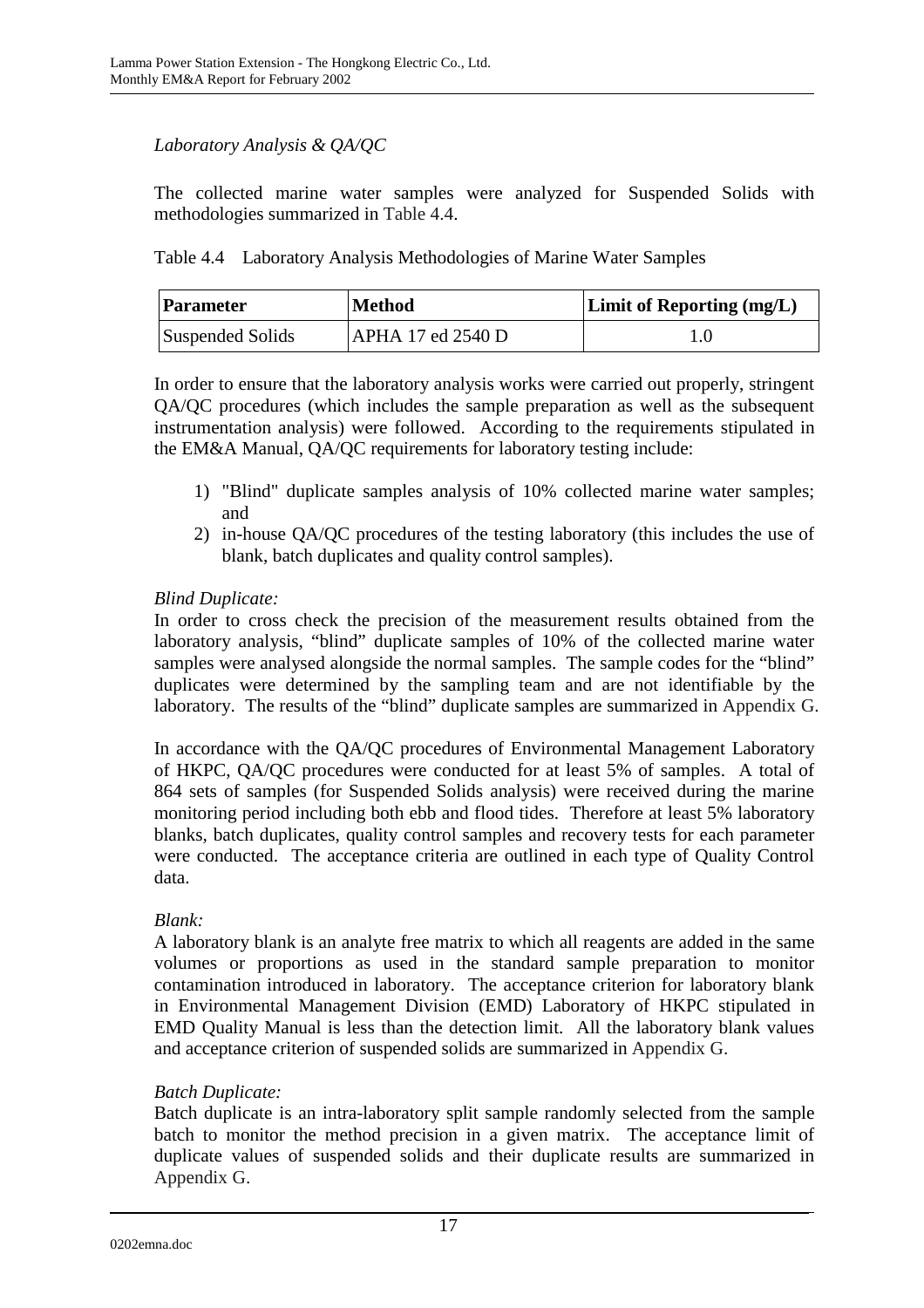*Quality Control Sample:* 

The quality control sample is the analysis of a material with a known concentration of contaminants to determine the accuracy of results in a given matrix. The quality control samples results for suspended solids are shown in Appendix G.

The QA/QC results in Appendix G indicated that the laboratory analysis works of the collected marine water samples were properly carried out and the measurement results obtained were valid in accordance with the Hong Kong Laboratory Accreditation Scheme (HOKLAS) requirements. On the other hand, the "blind" duplicate measurement results indicated that the precision of the measurements for Suspended Solids are in compliance with the HOKLAS requirements.

## **4.6 Results and Observations**

Marine water monitoring was conducted as scheduled in the reporting month. All monitoring data and graphical presentation of the monitoring results are provided in Appendix F.

There was no Action / Limit Level exceedance for water quality in the reporting month.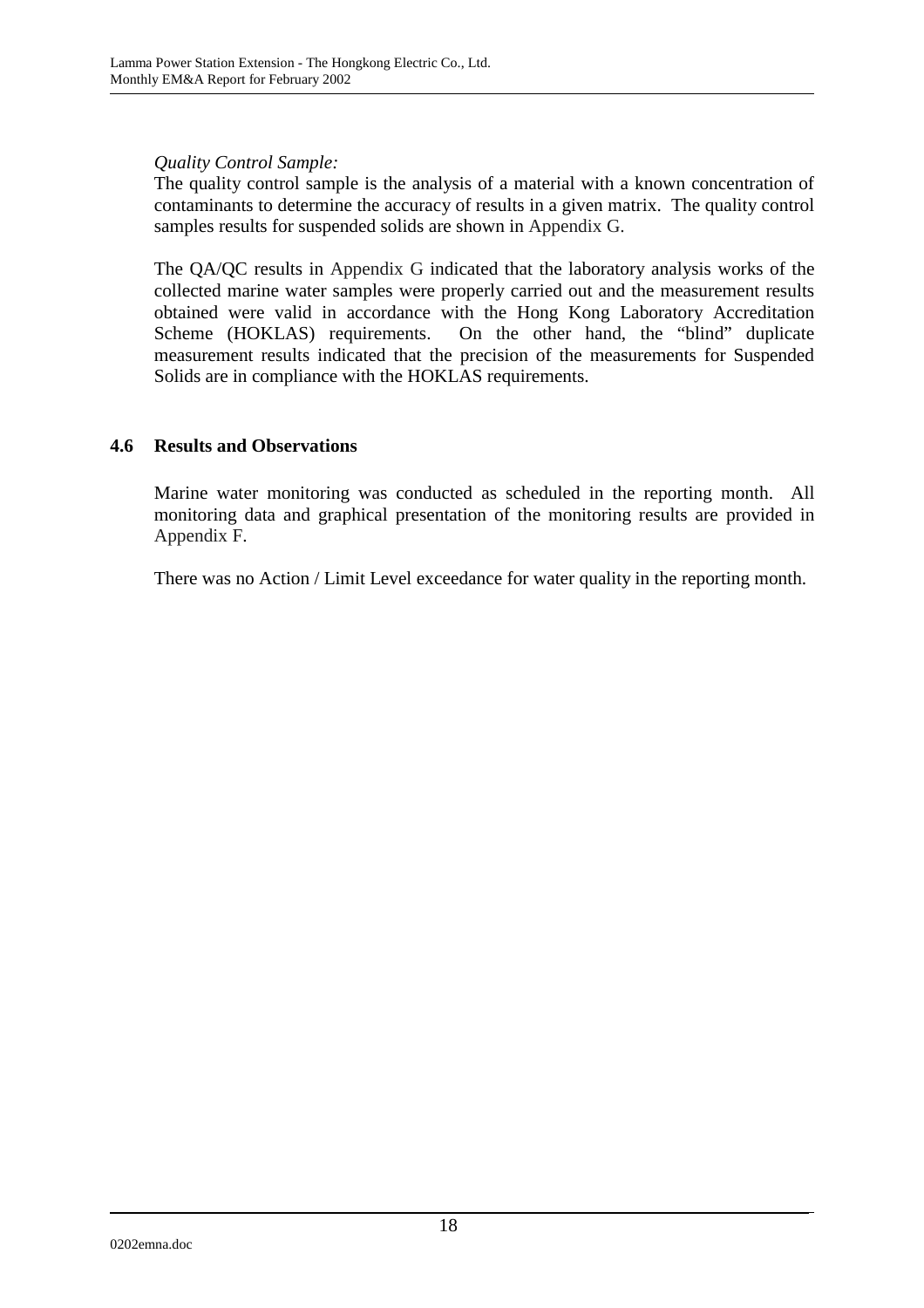

Figure 4.1 Location of Water Quality Monitoring Stations

0202emna.doc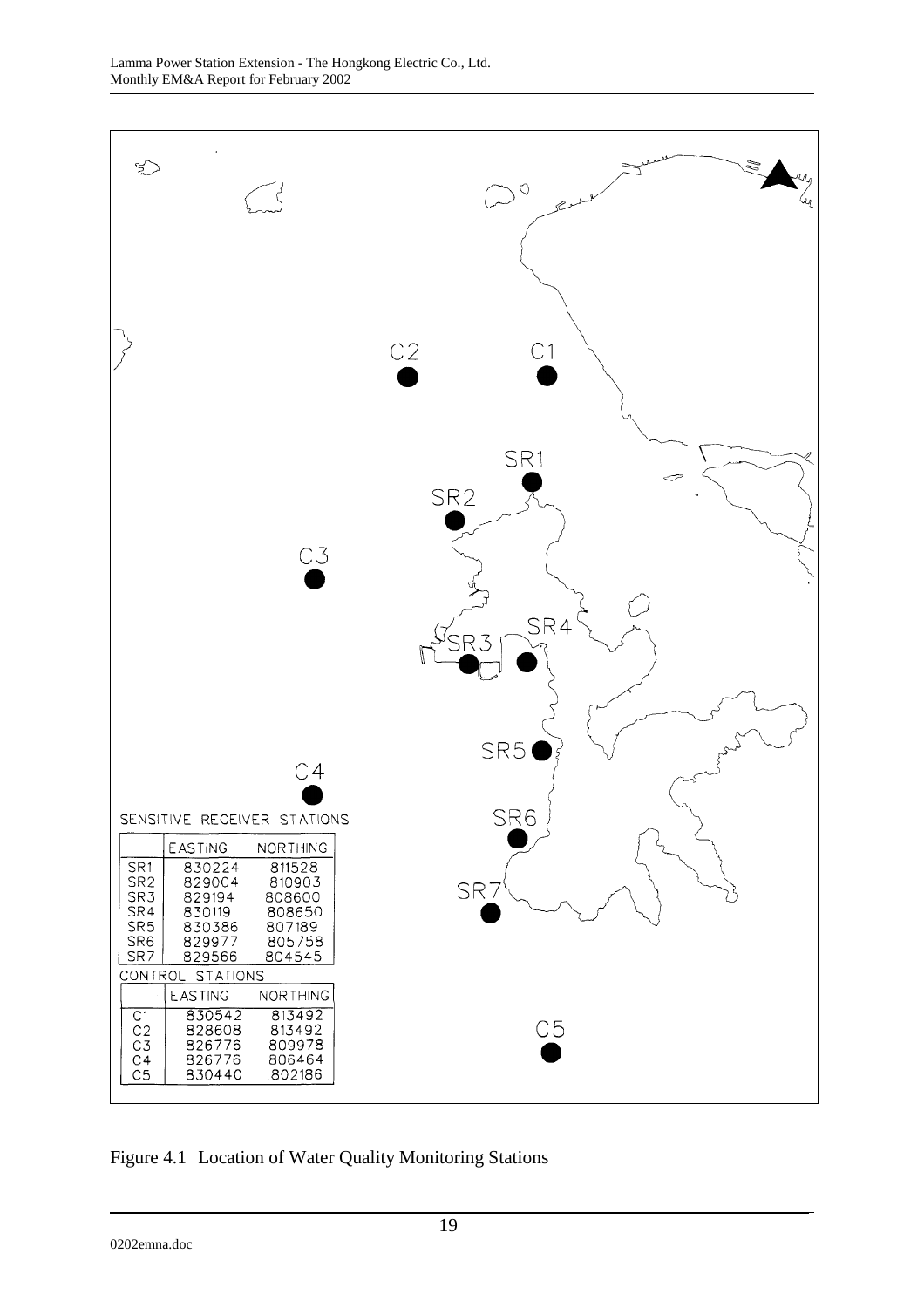## **5. ENVIRONMENTAL AUDIT**

## **5.1 Review of Environmental Monitoring Procedures**

The environmental monitoring procedures were regularly reviewed by the Environmental Team. No modification to the existing monitoring procedures was recommended.

## **5.2 Assessment of Environmental Monitoring Results**

*Monitoring results for Air Quality, Noise and Water Quality* 

The environmental monitoring results for Air Quality, Noise and Water Quality in the reporting month presented in sections 2,3 and 4 respectively are summarized in Table 5.1.

| <b>Item</b>    | <b>Parameter</b><br><b>Monitored</b>                                                            | <b>Monitoring</b><br><b>Period</b> | No. of<br><b>Exceedances In</b> |                | <b>Event/Action Plan</b><br><b>Implementation Status</b>  |
|----------------|-------------------------------------------------------------------------------------------------|------------------------------------|---------------------------------|----------------|-----------------------------------------------------------|
|                |                                                                                                 |                                    | <b>Action</b><br><b>Level</b>   | Limit<br>Level | and Results                                               |
| Air            |                                                                                                 |                                    |                                 |                |                                                           |
| $\mathbf{1}$   | <b>Ambient TSP</b><br>$(24$ -hour)                                                              | $01/02/02$ -<br>28/02/02           | $\Omega$                        | $\Omega$       |                                                           |
| $\overline{2}$ | <b>Ambient TSP</b><br>$(1-hour)$                                                                | $01/02/02$ -<br>28/02/02           | $\Omega$                        | $\overline{0}$ |                                                           |
| Noise          |                                                                                                 |                                    |                                 |                |                                                           |
| $\mathbf{1}$   | Noise level at the<br>critical NSR's<br>predicted by the<br>noise alarm<br>monitoring<br>system | $01/02/02$ -<br>28/02/02           | $\Omega$                        | $\Omega$       |                                                           |
| $\mathfrak{D}$ | Manual noise<br>monitoring at the<br>Pak Kok Tsui<br>residences                                 | $01/02/02$ -<br>28/02/02           | NA                              | NA             | Construction of transmission<br>system not yet commenced. |
| Water          |                                                                                                 |                                    |                                 |                |                                                           |
| $\mathbf{1}$   | DO.<br>(Surface &<br>Middle)                                                                    | $01/02/02$ -<br>28/02/02           | $\Omega$                        | $\Omega$       |                                                           |
| $\mathfrak{D}$ | DO (Bottom)                                                                                     | $01/02/02$ -<br>28/02/02           | $\Omega$                        | $\mathbf{0}$   |                                                           |

|  |  |  |  | Table 5.1 Summary of AL Level Exceedances on Monitoring Parameters |
|--|--|--|--|--------------------------------------------------------------------|
|--|--|--|--|--------------------------------------------------------------------|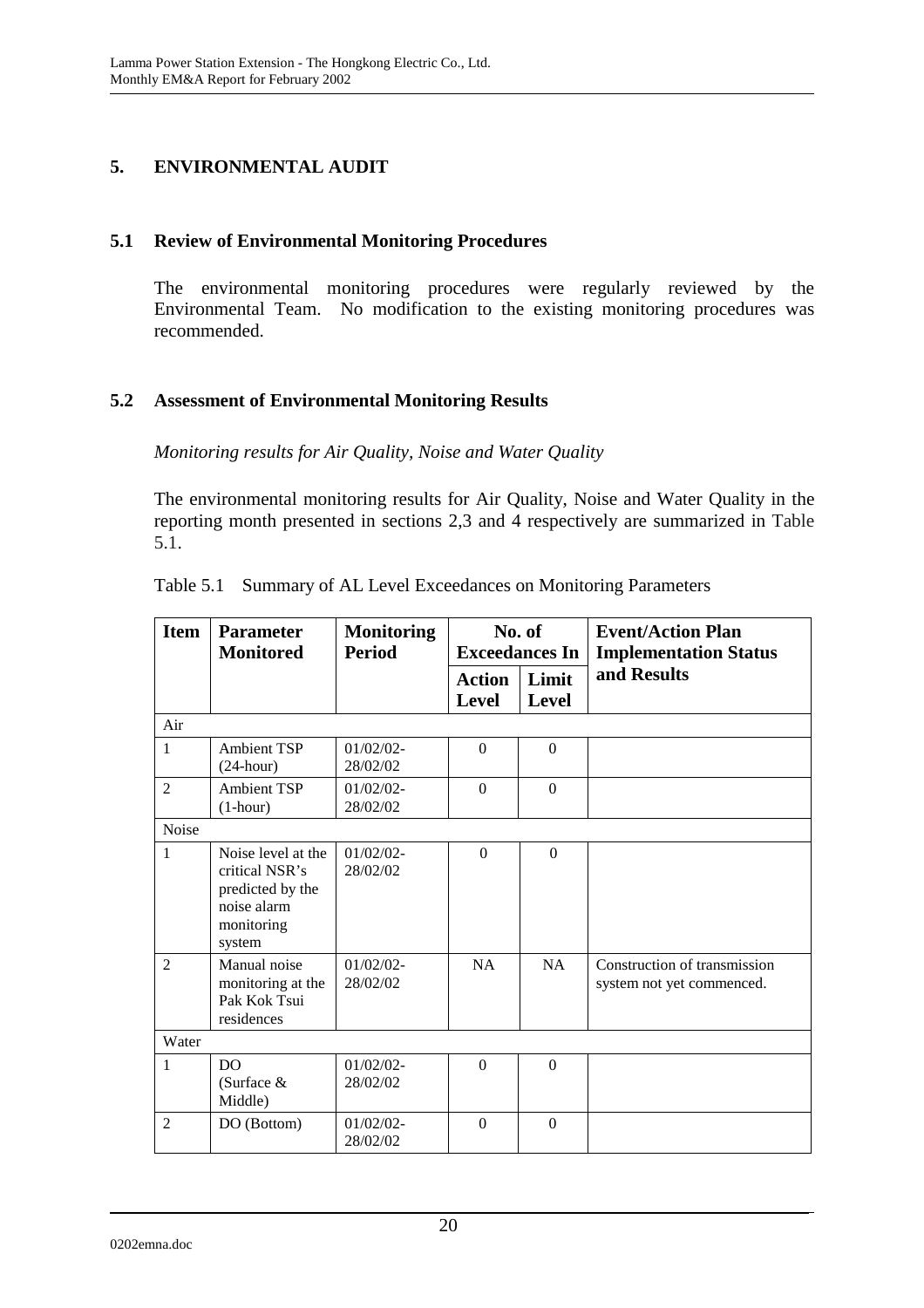| <b>Item</b>    | <b>Parameter</b><br><b>Monitored</b> | <b>Monitoring</b><br><b>Period</b> | No. of<br><b>Exceedances In</b> |                       | <b>Event/Action Plan</b><br><b>Implementation Status</b> |
|----------------|--------------------------------------|------------------------------------|---------------------------------|-----------------------|----------------------------------------------------------|
|                |                                      |                                    | <b>Action</b><br><b>Level</b>   | Limit<br><b>Level</b> | and Results                                              |
| 3              | SS                                   | $01/02/02$ -<br>28/02/02           | 0                               | $\theta$              |                                                          |
| $\overline{4}$ | Turbidity                            | $01/02/02$ -<br>28/02/02           | $\theta$                        | 0                     |                                                          |

## *Waste Management Records*

The estimated amounts of different types of waste generated in February 2002 are shown in Table 5.2.

| Table 5.2 Estimated Amounts of Waste Generated in February 2002 |  |
|-----------------------------------------------------------------|--|
|                                                                 |  |

| <b>Waste Type</b>          | <b>Examples</b>           | <b>Estimated Amount (m<sup>3</sup></b> |
|----------------------------|---------------------------|----------------------------------------|
| <b>Dredged Materials</b>   | Marine Mud                |                                        |
| <b>Construction Waste</b>  | Concrete Waste, Used      |                                        |
|                            | formwork                  |                                        |
| <b>Excavated Materials</b> | Rock and soil             |                                        |
| <b>General Refuse</b>      | Domestic wastes collected |                                        |
|                            | on site                   |                                        |

## **5.3 Site Environmental Audit**

Site audits were carried out by ET on a weekly basis to monitor environmental issues at the construction sites to ensure that all mitigation measures were implemented timely and properly. The site conditions were generally satisfactory. All required mitigation measures were implemented. The weekly site inspection results are attached in Appendix I.

## **5.4 Status of Environmental Licensing and Permitting**

All permits/licenses obtained for the project are summarised in Table 5.3.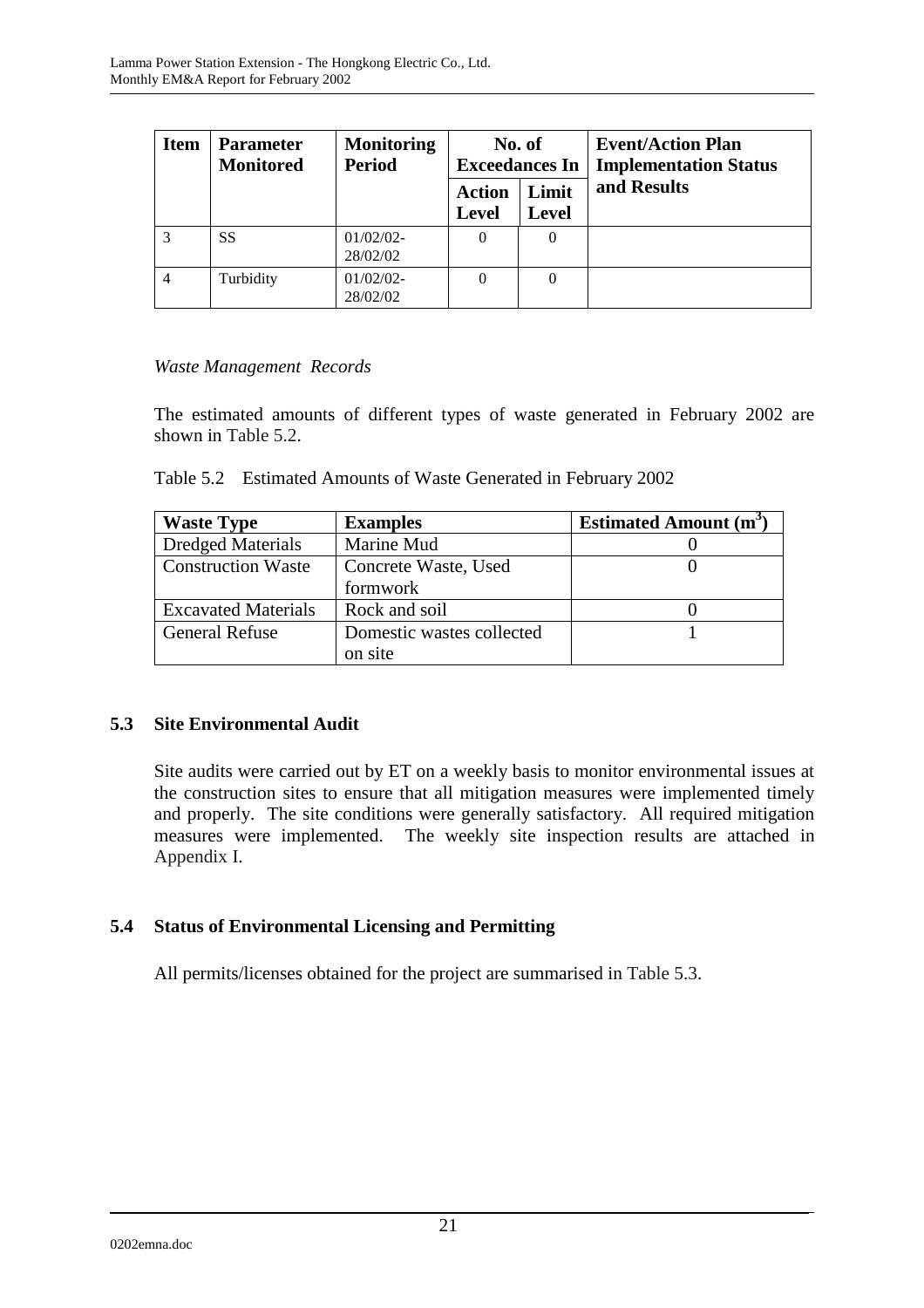| <b>Description</b> | Permit No.    | <b>Valid Period</b> |          | highlights                      | <b>Status</b> |
|--------------------|---------------|---------------------|----------|---------------------------------|---------------|
|                    |               | From                | To       |                                 |               |
| Varied             | EP-071/2000/B | 13/07/01            |          | The whole construction          | Valid         |
| Environmental      |               |                     |          | work site.                      |               |
| Permit             |               |                     |          |                                 |               |
| Construction       | GW-UW0522-01  | 16/01/02            | 11/07/02 | 11 groups $(A-K)$ of            | Valid.        |
| Noise Permit       |               |                     |          | PME's are assigned.             |               |
|                    |               |                     |          |                                 |               |
|                    |               |                     |          | Only one group can be           |               |
|                    |               |                     |          | used. Group J and K             |               |
|                    |               |                     |          | shall not be operated           |               |
|                    |               |                     |          | between 23:00 and               |               |
|                    |               |                     |          | $07:00$ on next day.            |               |
| Dumping            | EP/MD/02-073  | 07/10/01            | 06/04/02 | Dumping at South                | Valid         |
| Permit             |               |                     |          | Cheung Chau Disposal            |               |
|                    |               |                     |          | Area (Relocation of the         |               |
|                    |               |                     |          | Spoil Disposal Areas            |               |
|                    |               |                     |          | with effective 29 <sup>th</sup> |               |
|                    |               |                     |          | October 2001)                   |               |

Table 5.3 Summary of Environmental Licensing and Permit Status

## **5.5 Implementation Status of Environmental Mitigation Measures**

Mitigation measures detailed in the permits and the EM&A Manual (Construction Phase) are required to be implemented. An updated summary of the Environmental Mitigation Implementation Schedule (EMIS) is presented in Appendix J.

## **5.6 Implementation Status of Action/Limit Plans**

The Action/Event Plans for air quality, noise and water quality extracted from the EM&A Manual (Construction Phase) and the review report on marine water quality monitoring are presented in Appendix H.

As all the action/limit level exceedances were not related to the construction work, no further action can be devised. Nevertheless, EPD, IEC and the construction contractor have been informed of the exceedances accordingly as per the requirements in the EM&A Manual.

## **5.7 Implementation Status of Environmental Complaint Handling Procedures**

No complaint against the construction activities was received in February 2002.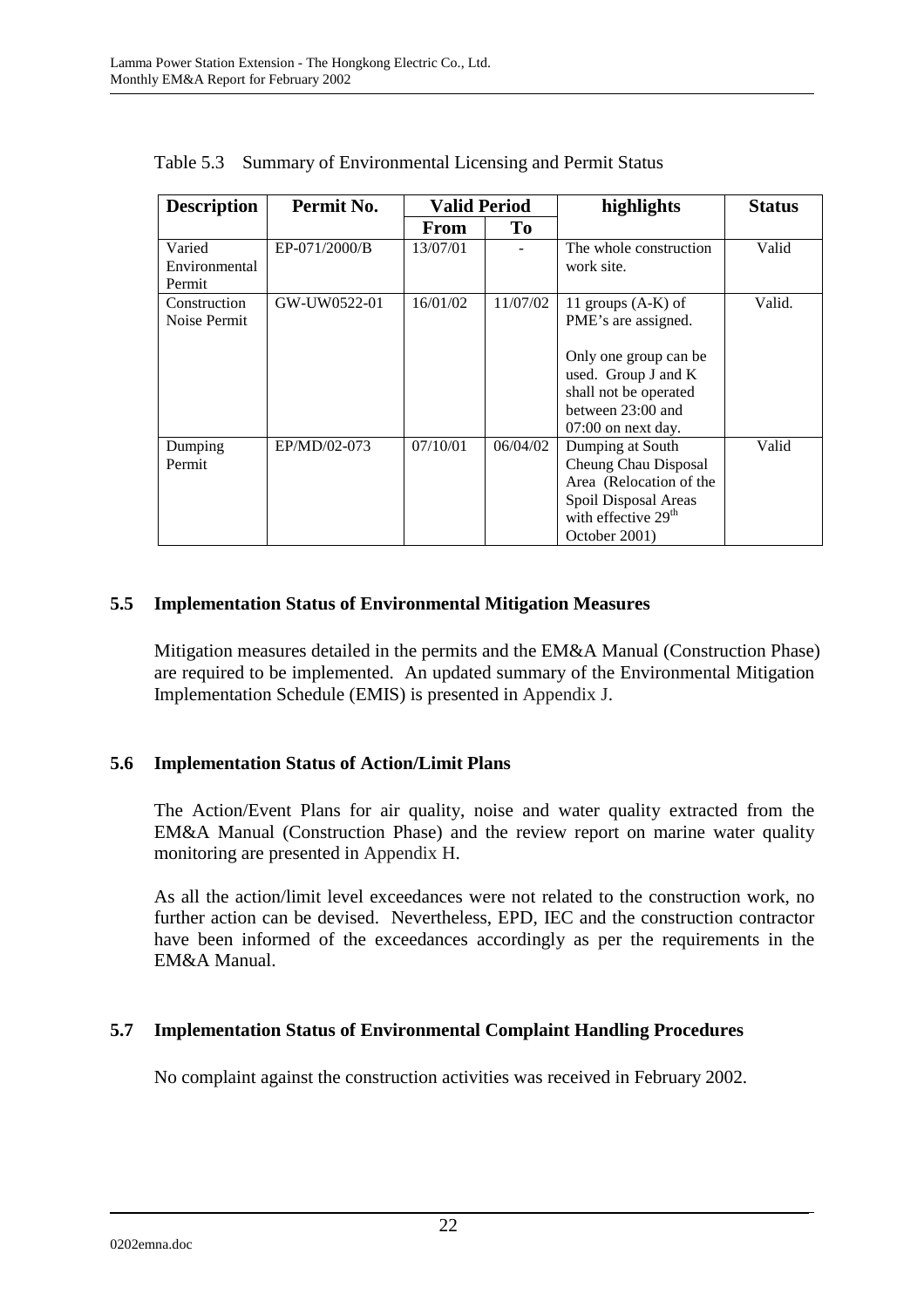| Case Reference /<br>Date, Time<br>Received /<br>Date, Time<br>Concerned | Descriptions / Actions Taken | Conclusion /<br><b>Status</b> |
|-------------------------------------------------------------------------|------------------------------|-------------------------------|
| <b>Nil</b>                                                              | N/A                          | N/A                           |

| Table 5.4 Environmental Complaints / Enquiries Received in February 2002 |  |  |
|--------------------------------------------------------------------------|--|--|
|                                                                          |  |  |

# Table 5.5 Outstanding Environmental Complaints / Enquiries Received Before

| Case Reference /<br>Date, Time<br>Received /<br>Date, Time<br>Concerned | Descriptions / Actions Taken | Conclusion /<br><b>Status</b> |
|-------------------------------------------------------------------------|------------------------------|-------------------------------|
| Nil                                                                     | N/A                          | N/A                           |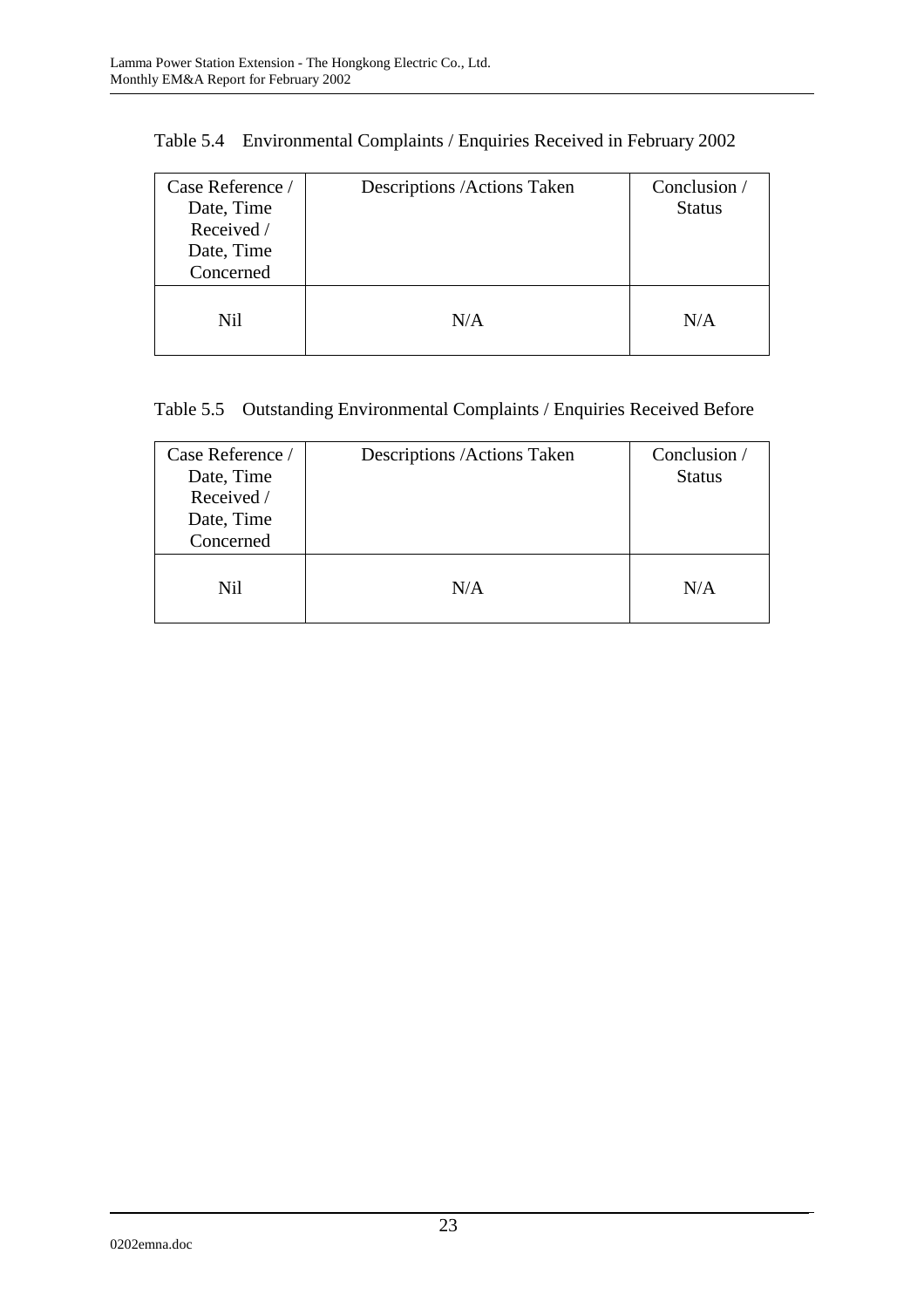## **6. FUTURE KEY ISSUES**

#### **6.1 Status of Natural Gas supply**

Based on current project schedule, HEC anticipates there is no delay in the supply of natural gas.

## **6.2 Key Issues for the Coming Month**

Key issues to be considered in the coming month include:

#### *Construction Noise Impact*

- To continue monitoring the noise level during construction and to ensure compliance with the CNP's already obtained.
- To continue the preventive measures for noise exceedance and keep monitoring/ reviewing the performance.

#### *Construction Water Impact*

- To keep reviewing the monitoring results in order to take corresponding action to ensure the sea water quality;
- To provide routine inspection and necessary maintenance for the silt curtain.
- To install silt curtain at the temporary opening between the constructed seawalls, which protrude above the seawater surface, when the sand filling for the platform shall take place behind it.

## **6.3 Monitoring Schedules for the Next 3 Months**

The tentative environmental monitoring schedules for the next 3 months are shown in Appendix C.

## **6.4 Construction Program for the Next 3 Months**

The tentative construction program for the next 3 months is shown in Appendix K.